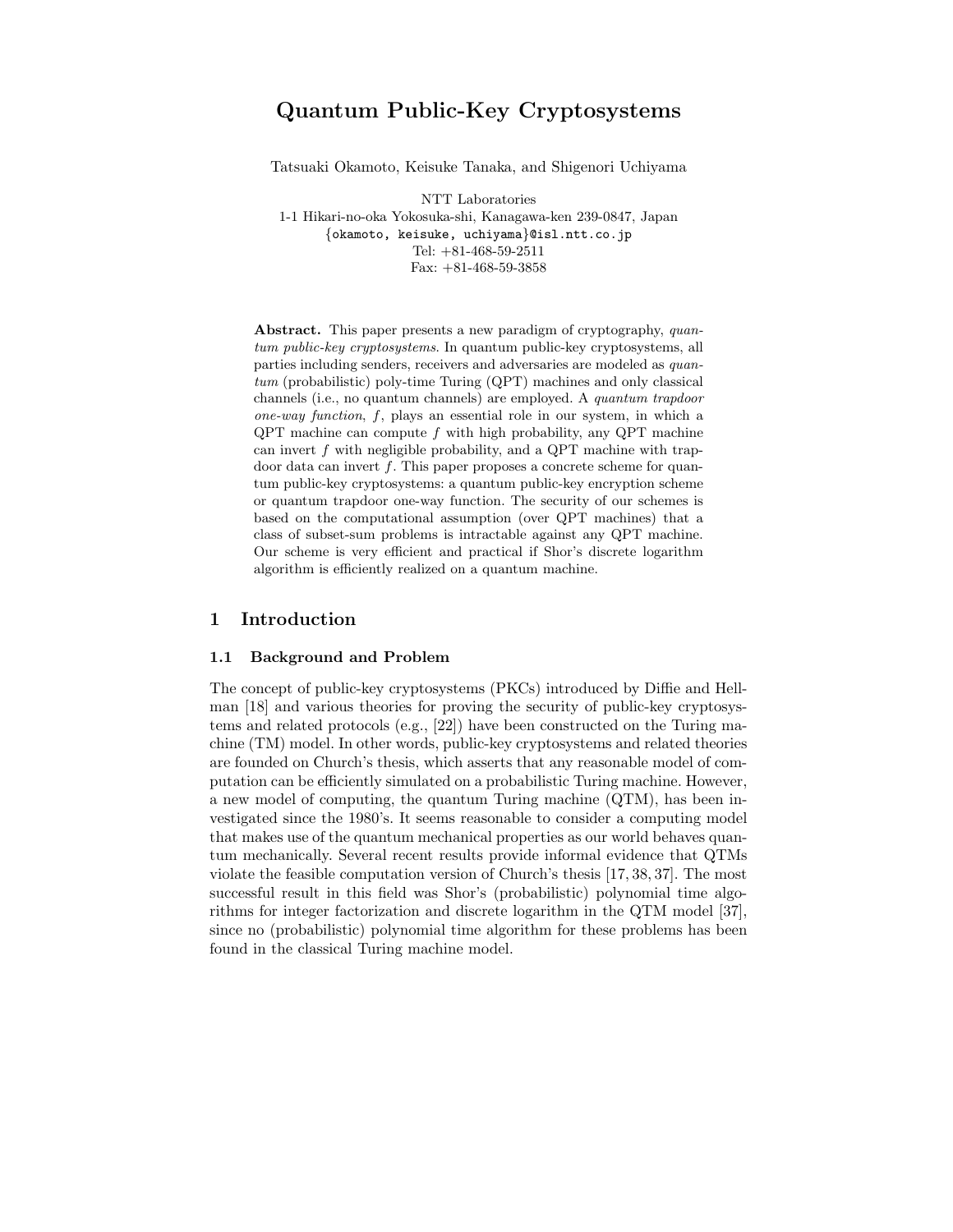Although Shor's result demonstrates the positive side of the power of QTMs, other results indicate the limitation of the power of QTMs. Bennett, Bernstein, Brassard, and Vazirani [5] show that relative to an oracle chosen uniformly at random, with probability 1, class NP cannot be solved on a QTM in time  $o(2^{n/2})$ . Although this result does not rule out the possibility that  $NP \subseteq BQP$ , many researchers consider that it is hard to find a probabilistic polynomial time algorithm to solve an NP-complete problem even in the QTM model, or conjecture that NP  $\not\subseteq$  BQP.

Shor's result, in particular, greatly impacted practical public-key cryptosystems such as RSA, (multiplicative group/elliptic curve versions of) Diffie–Hellman and ElGamal schemes, since almost all practical public-key cryptosystems are constructed on integer factoring or the discrete logarithm problem. Therefore, if a QTM is realized in the future, we will lose almost all practical public-key cryptosystems. Since public-key cryptosystems are becoming one of the infrastructures of our information network society, we should resolve this technical and social crisis before a QTM is realized.

#### 1.2 Our Results

This paper proposes a solution to this problem. First we show a natural extension of the concept of public-key cryptosystems to the QTM model, the quantum public-key cryptosystem  $(QPKC)$ . The classical model, TM in PKC, is replaced by the quantum model, QTM in QPKC. That is, in QPKC, all parties in QPKC are assumed to be (probabilistic) polynomial time QTMs. All channels are classical (i.e., not quantum) in our model of QPKC. We can naturally extend the definitions of one-way functions, trapdoor one-way functions, public-key encryption, digital signatures, and the related security notions.

We then show a concrete practical scheme to realize the concept of QPKC. The proposed scheme is a quantum public-key encryption (QPKE) scheme, or quantum trapdoor one-way function. The security of our scheme is based on the computational assumption (over QPT machines) that a class of subset-sum problems (whose density is at least 1) is intractable against  $\mathrm{QTM}$  adversaries<sup>1</sup>. In this scheme, the underlying quantum (not classical) mechanism is only Shor's discrete logarithm algorithm, which is employed in the key generation stage (i.e., off-line stage). Encryption and decryption (i.e., on-line stage) require only classical mechanisms and so are very efficient.

#### 1.3 Related Works

1 [Quantum cryptography (QC)] The concept of quantum cryptography (QC), which utilizes a quantum channel and classical TMs (as well as a classical channel), was proposed by Bennet et al. [7, 6, 10, 9], and some protocols such as oblivious transfer based on this concept have also been presented [12, 8, 16, 29].

<sup>1</sup> We can also define adversaries based on the non-uniform model as quantum circuits [1, 19].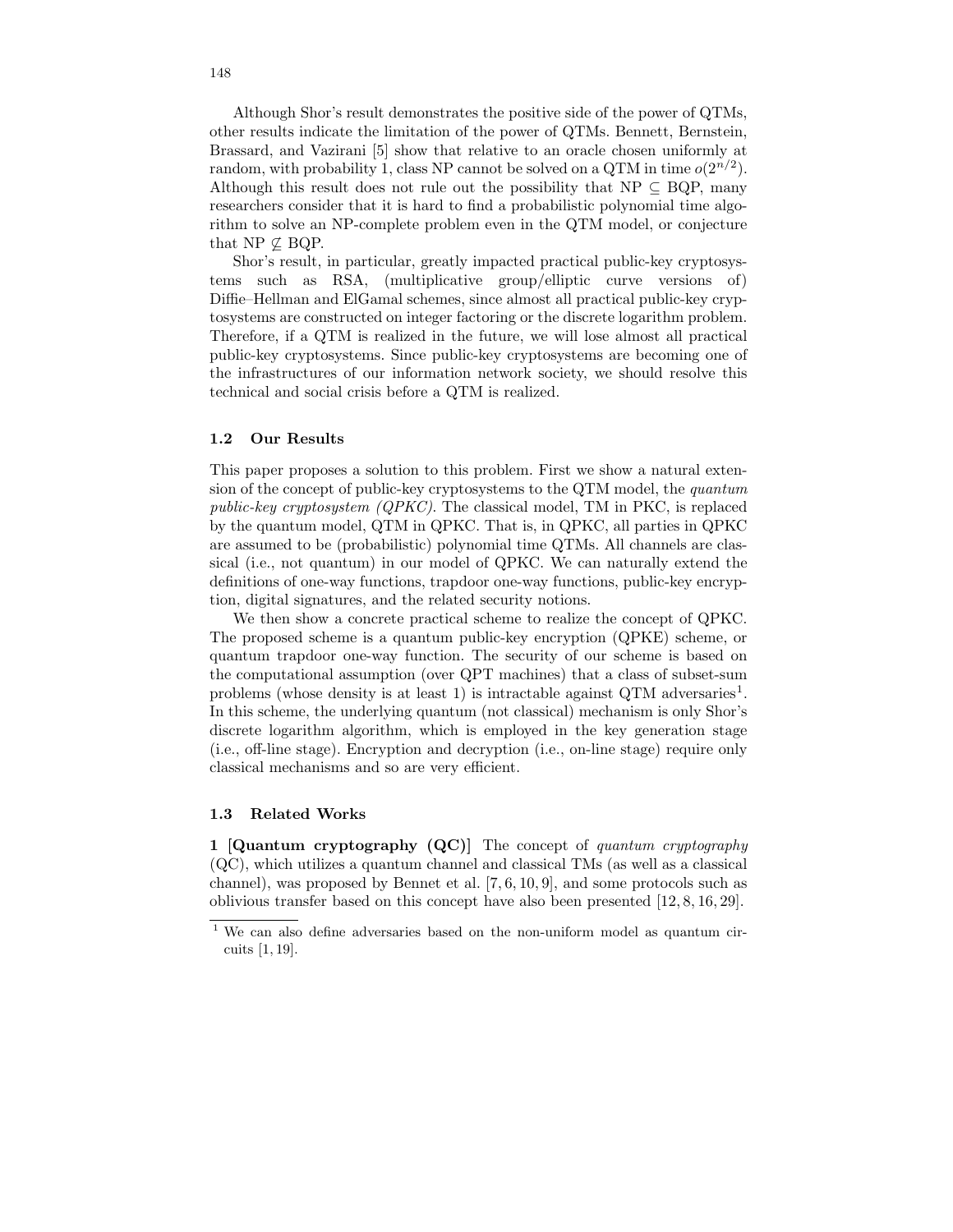QC is one of the solutions to the above-mentioned problem when a QTM is realized in the future: that is, QC will be used for key-distribution in place of public-key encryption if a QTM is realized. The major difference between QC and QPKC is that QC employs a quantum channel (and classical channel) while QPKC employs only a classical channel. The security assumption for a QC scheme is quantum mechanics (believed by most physicists), while that for a QPKC scheme is a computational assumption (e.g., existence of a one-way function) in the QTM model.

Although several experimental QC systems have been already realized in the current technologies, recently reported security flaws of these systems are due to their realistic restrictions of quantum channels such as channel losses, realistic detection process, modifications of the qubits through channels, and fixed dark count error over long distance channels [11]. In addition, it is likely that much more complicated communication networks will be utilized in the future, and it seems technically very hard and much costly to realize a quantum channel from end to end through such complicated networks even in the future.

Accordingly, the QPKC approach seems much more promising, since in many applications encryption and key-distribution should be realized by end-to-end communication through (classical) complicated communication networks.

QC provides no solution to the problem of digital signatures when a QTM is realized: that is, QC cannot be used in digital signatures. Hence, our QPKC approach may be the only possible solution to the problem of digital signatures when a QTM is realized.

2 [Traditional public-key cryptosystems based on NP-hard problems] Many public-key cryptosystems based on NP-hard problems have been presented. These schemes were designed under the traditional public-key cryptosystem model (i.e., all parties are assumed to be classical Turing machines). If, however, such a scheme is also secure against QTM adversaries, it can be an example of our model, QPKC. This is because: the QPKC model allows us to employ the quantum mechanism for key generation, encryption, and decryption, but a PKC model, in which all parties but adversaries are classical TMs and only adversaries are QTMs, is still included in the QPKC model as a special case, since the classical TM is covered by QTM. Unfortunately, however, almost all existing public-key cryptosystems based on NP-hard problems have been broken, and the security of the unbroken systems often seems suspicious due to the lack of simplicity in the trapdoor tricks.

The advantage of our new paradigm, QPKC, over the traditional approach based on NP-hard problems is that quantum mechanisms are employed for keygeneration, encryption, or decryption as well as adversaries. That is, we obtain new freedom in designing PKC because we can utilize a quantum mechanism for key-distribution and encryption/decryption. Actually, this paper shows a typical example, a knapsack-type scheme; its trapdoor trick is very simple and it looks much more secure than any knapsack-type scheme based on the traditional approach.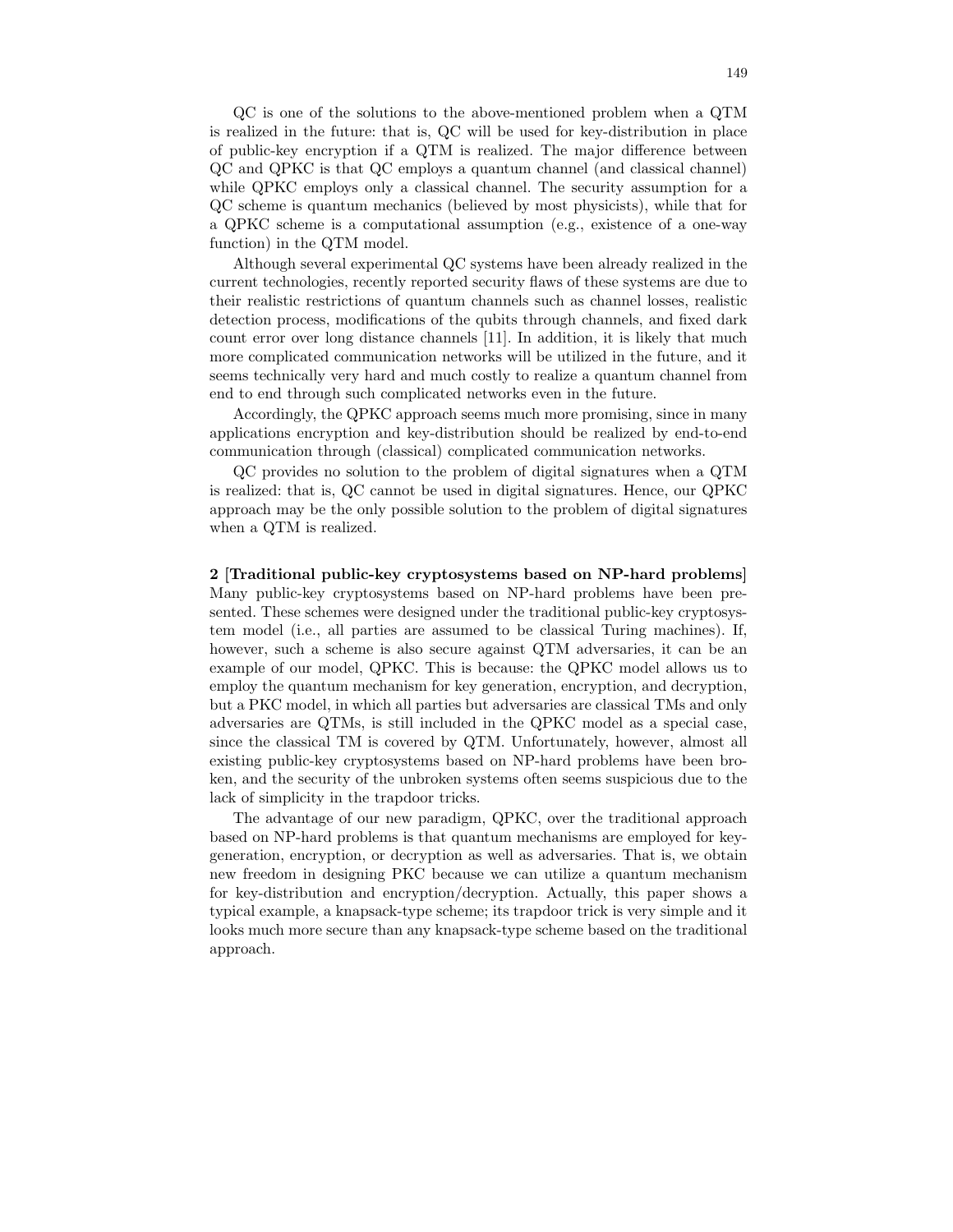As for digital signatures, we can theoretically construct a concrete signature scheme based on any one-way function. This means that the scheme can be as secure as an NP-hard problem, if inverting the underlying one-way function is an NP-hard problem. Since such a construction is usually impractical, we believe that the QPKC approach will provide a way to construct an efficient signature scheme secure against QPT adversaries.

3 [Knapsack-type cryptosystems] The subset-sum (or subset-product) problems are typical NP-hard problems. Knapsack-type cryptosystems are based on theses problems.

The proposed scheme is a knapsack-type cryptosystem, and is closely related to the Merkle–Hellman "multiplicative" trapdoor knapsack scheme  $[30]^2$ , and the Chor–Rivest scheme [13].

The Merkle–Hellman scheme was broken by Odlyzko [33] under some condition and has also been broken due to its low-density (asymptotically its density is zero). Typical realizations of the Chor–Rivest scheme were also cryptanalyzed by Schnorr–Hoerner and Vaudenay [36, 39], because of the known low cardinality of the subset-sum and the symmetry of the trapdoor information.

Note that these two schemes already use the trick of computing the discrete logarithm in the key-generation stage. Since they do not assume a quantum mechanism, the recommendation was to use a specific class of the discrete logarithm that could be easily computed by a classical machine.

Since we have freedom for selecting the underlying discrete logarithm problem, our scheme enjoys the use of more general mathematical tools than these two schemes. The proposed scheme employs the ring of integers,  $\mathcal{O}_K$ , of an algebraic number field,  $K$ , while the Merkle–Hellman scheme employs the ring of rational integer, Z; the Chor–Rivest scheme employs the ring of polynomials over a finite field,  $\mathbb{F}_p[x]$ . The discrete logarithm in  $\mathcal{O}_K/\mathfrak{p}$  should be computed in our scheme, while the discrete logarithms in  $\mathbb{Z}/p\mathbb{Z}$  and  $\mathbb{F}_p[x]/(q(x))$  are computed, where  $\mathfrak{p}$ ,  $p$ , and  $g(x)$  are prime ideal, rational prime, and irreducible polynomial, respectively. All of them are discrete logarithms in finite fields.

Our scheme offers many advantages over these two schemes:

- $-$  No information on the underlying algebraic number field,  $K$ , in our scheme is revealed in the public-key, while it is publicly known that  $\mathbb{Z}$  and  $\mathbb{F}_p[x]$  are employed in the Merkle–Hellman and the Chor–Rivest schemes respectively. Here, note that there are exponentially many candidates from which  $K$  can be selected.
- No information on the underlying finite field is revealed in our scheme, while the underlying finite field is revealed in the Chor–Rivest scheme.

 $^{\rm 2}$  Note that this scheme is different from the famous Merkle–Hellman knapsack scheme based on the super-increasing vector. Morii–Kasahara [31] and Naccache–Stern [32] also proposed a different type of multiplicative knapsack scheme, but their idea does not seem useful for our purpose since the scheme is vulnerable if the discrete logarithm is tractable.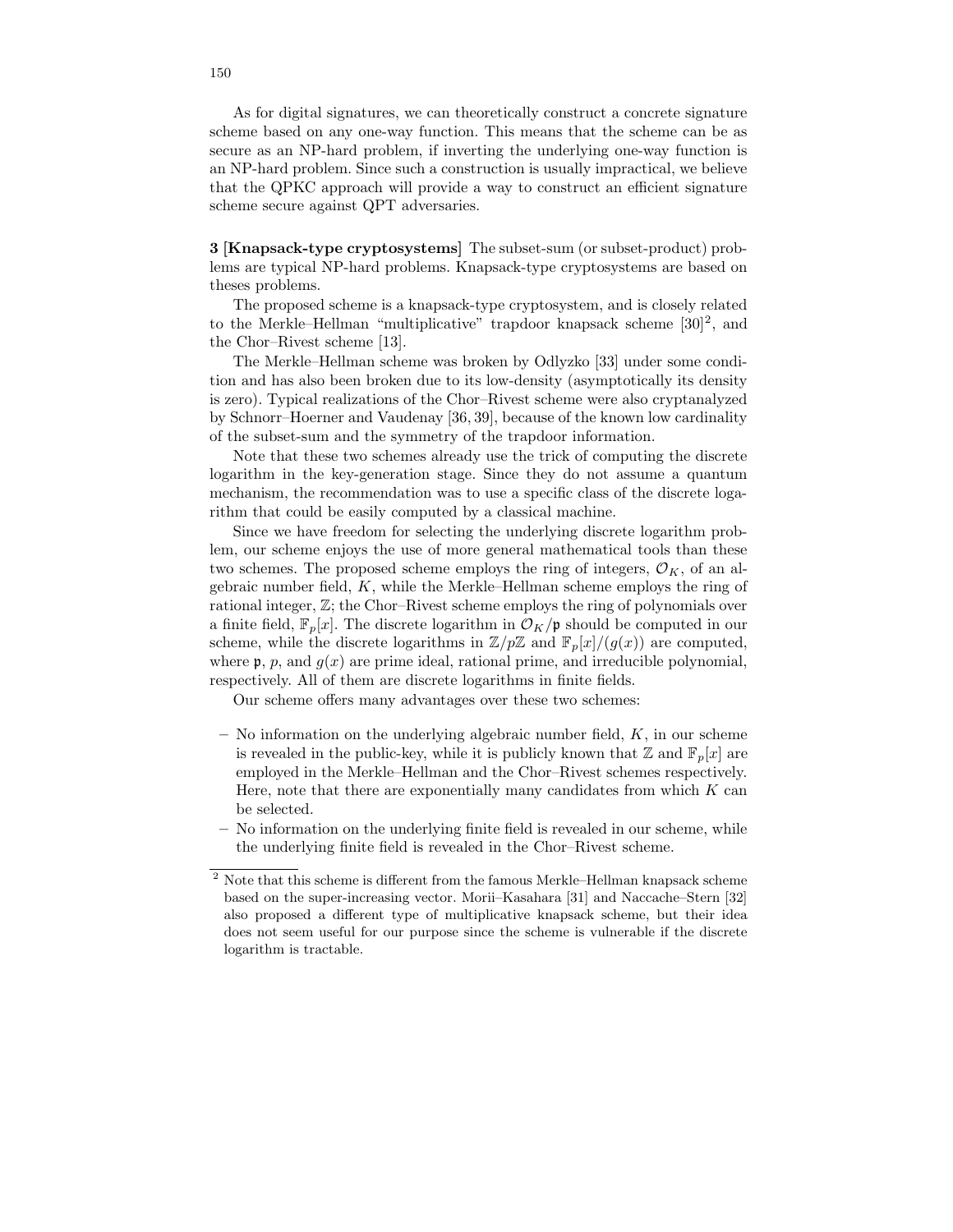– The density of a subset-sum problem in our scheme is at least 1, while that for the Merkle–Hellman scheme is asymptotically 0. If the parameters are chosen appropriately, the information rate in our scheme is asymptotically 1.

### 2 Quantum Public-Key Cryptosystems

This section defines quantum public-key cryptosystems (QPKCs) and related notions. These definitions are straightforwardly created from the classical definitions just by replacing a classical Turing machine (or classical circuits) with a quantum Turing machine (QTM) (or quantum circuits). Accordingly, this section defines only typical notions regarding QPKCs such as quantum one-way functions, quantum public-key encryption, and quantum digital signatures. We can easily extend the various classical security notions to the QPKC model.

**Definition 1.** A function f is called quantum one-way  $(QOW)$  if the following two conditions hold:

- 1. [Easy to compute] There exists a polynomial time QTM, A, so that, on input x, A outputs  $f(x)$  (i.e.,  $A(x)=f(x)$ ).
- 2. [Hard to invert] For every probabilistic polynomial time QTM, Adv, every polynomial poly, and all sufficiently large n,

$$
\Pr[Adv(f(x)) \in f^{-1}(f(x))] < 1/poly(n).
$$

The probability is taken over the distribution of  $x$ , the (classical) coin flips of Adv, and quantum observation of Adv.

Note that all variables in this definition are classical strings, and no quantum channel between any pair of parties is assumed.

Remark: We can also define the non-uniform version of this notion, in which Adv is defined as polynomial size quantum circuits.<sup>3</sup> [1, 19]

Definition 2. A quantum public-key encryption (QPKE) scheme consists of three probabilistic polynomial time  $QTMs$ ,  $(G, E, D)$ , as follows:

1. G is a probabilistic polynomial time QTM for generating keys. That is, G, on input  $1^n$ , outputs  $(e, d)$  with overwhelming probability in n (taken over the classical coin flips and quantum observation of  $G$ ), where e is a publickey,  $d$  is a secret-key, and  $n$  is a security parameter. (W.o.l.g., we suppose  $|e| = |d| = n.$ 

<sup>&</sup>lt;sup>3</sup> The concept of a quantum one-way function has been also presented by [19] independently from us. Our paper solves one of their open problems: find a candidate one-way function that is not classical one-way. The key generation function of our proposed scheme with input of a secret-key to output the corresponding public-key is such a candidate one-way function.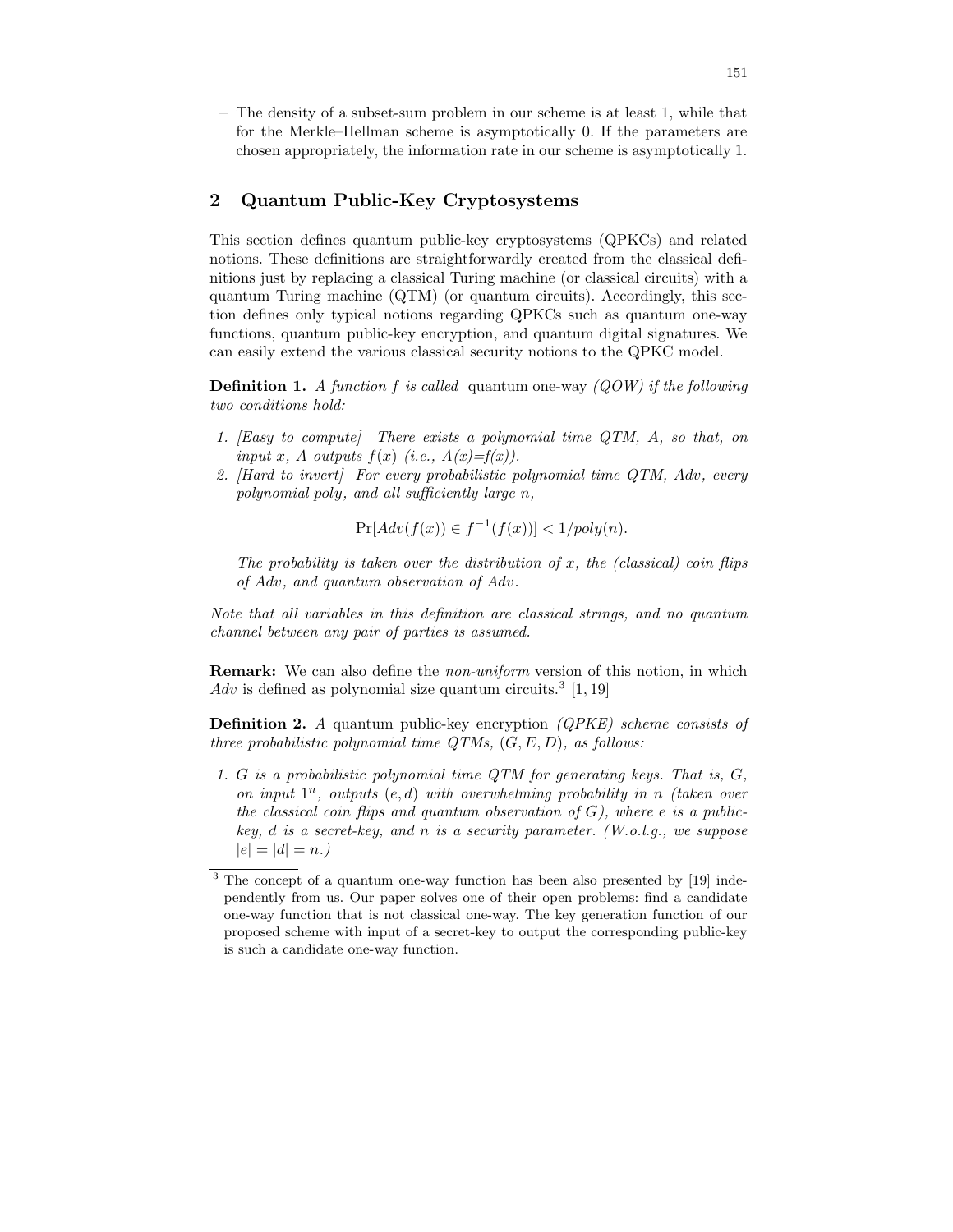2. E is an encryption function that produces ciphertext c, and  $D$  is a decryption function. For every message m of size  $|m| = n$ , every polynomial poly, and all sufficiently large n,

$$
\Pr[D(E(m, e), d) = m] > 1 - 1/poly(n).
$$

The probability is taken over the (classical) coin flips and quantum observation of  $(G, E, D)$ .

Note that all variables in this definition are classical strings, and no quantum channel between any pair of parties is assumed.

**Remark:** We omit the description of *security* in the above-mentioned definition, since we can naturally and straightforwardly extend the definitions of onewayness (i.e., hard to invert  $E(\cdot, e)$ ), semantic security [23] and non-malleability [4] to the QPKE model. In addition, passive and active adversaries (adaptively chosen ciphertext attackers) can be introduced for QPKE in the same manner as done for the classical PKE models [4]. The only difference between the classical and quantum security definitions is just that all adversaries are assumed to be probabilistic polynomial time QTMs (or polynomial size quantum circuits) in QPKC.

In addition, we can employ the random oracle model [2] to prove the security of QPKC schemes, since the random oracle model is generic and independent of the computation model. So, the conversions by Bellare–Rogaway [3] and Fujisaki–Okamoto [20, 21] are useful to enhance the security of the QPKE scheme proposed in this paper.

**Definition 3.** A quantum digital signature  $(QDS)$  scheme consists of three probabilistic polynomial time  $QTMs$ ,  $(G, S, V)$ , as follows:

- 1. G is a probabilistic polynomial time QTM for generating keys. That is, G, on input  $1^n$ , outputs  $(s, v)$  with overwhelming probability in n (taken over the classical coin flips and quantum observation of  $G$ ), where s is a (secret) signing-key, v is a (public) verification-key, and n is a security parameter.  $(W.o.l.q., we suppose  $|s| = |v| = n$ .)$
- 2. S is a signing function that produces signature  $\sigma$ , and V is a verification function. For every message m of size  $|m| = n$ , every polynomial poly, and all sufficiently large n,

 $Pr[(V(m, S(m, s), v) = 1] > 1 - 1/poly(n)].$ 

The probability is taken over the (classical) coin flips and quantum observation of  $(G, S, V)$ .

Note that all variables in this definition are classical strings, and no quantum channel between any pair of parties is assumed.

Remark: Similarly to QPKE, we can naturally and straightforwardly extend the security definitions of universal/existential unforgeability and active adversaries (adaptively chosen message attackers) [24] to the QDS model.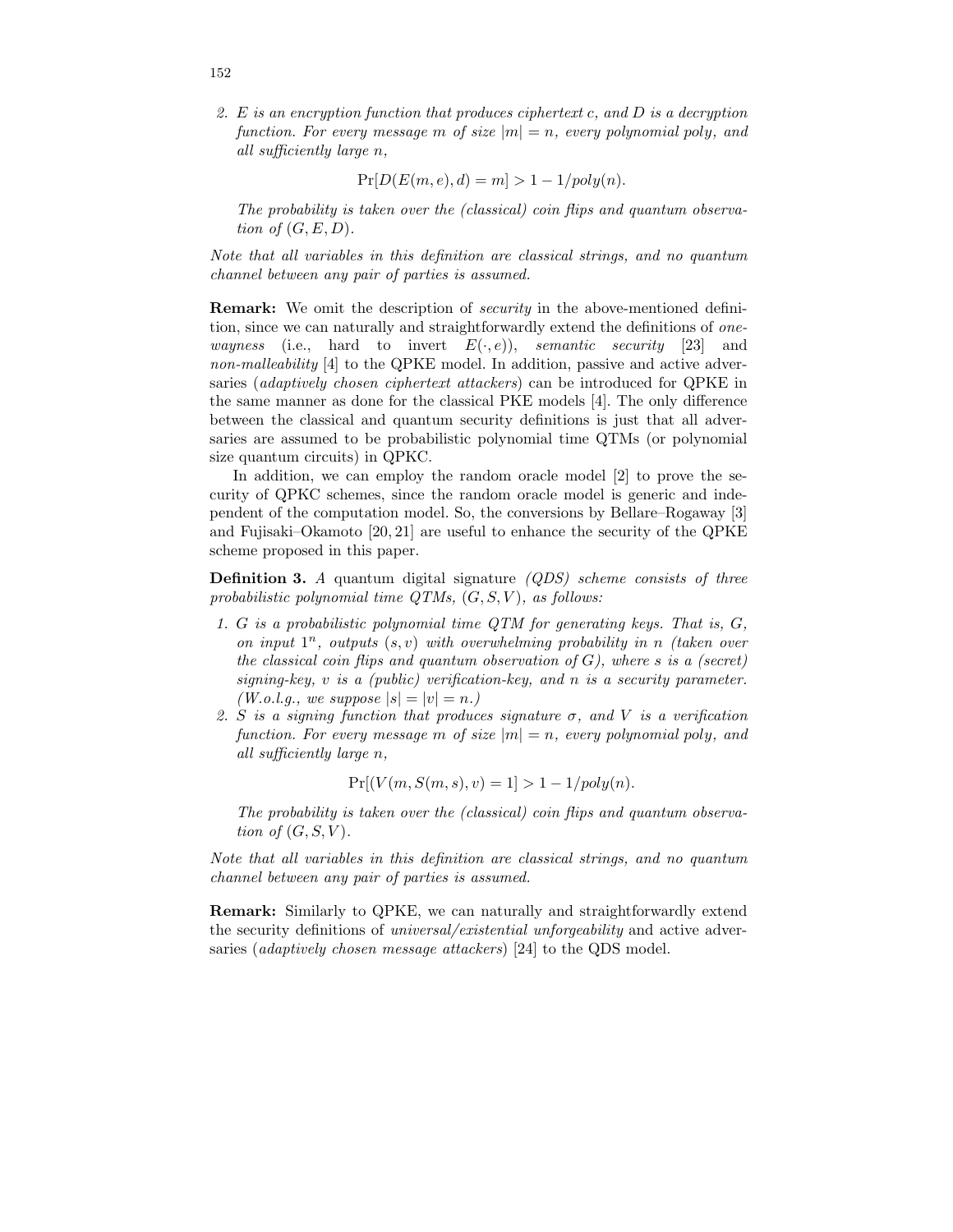### 3 Proposed Scheme

#### 3.1 Basic Idea

The basic idea to realize QPKC is to employ an appropriate NP-hard problem as an intractable primitive problem, since the concept of QPKC is based on the assumption, NP-complete  $\not\subseteq$  BQP. What is the most suitable NP-hard problem? We believe that the subset-sum (or subset-product) problem is one of the most suitable problems, since the algorithms to solve the subset-sum (or subsetproduct) problem and the ways to realize public-key cryptosystems based on this problem have been extensively studied for the last 20 years. Another promising candidate is the lattice problem, which seems to be closely related to the subsetsum problem.

There are two typical trapdoor tricks for subset-sum or subset-product problems. One is to employ super-increasing vectors for the subset-sum and prime factorization for the subset-product. Such a tractable trapdoor vector is transformed into a public-key vector, which looks intractable. However, almost all transformation tricks from a trapdoor subset-sum (or subset-product, resp.) vector to another subset-sum (or subset-product, resp.) vector have been cryptanalyzed due to their linearity and low density.

One promising idea for the transformation is, if computing a logarithm is feasible, to employ a non-linear transformation, exponentiation (and logarithm), that bridges the subset-sum and subset-product problems. To the best of our knowledge, two schemes have been proposed on this type of transformation: One is the Merkle–Hellman "multiplicative" trapdoor knapsack scheme [30], and the other is the Chor–Rivest scheme [13]. Unfortunately, typical realizations of these schemes have been cryptanalyzed.

To overcome the weakness of these schemes, the proposed scheme employs the ring of integers,  $\mathcal{O}_K$ , of an algebraic number field, K, which is randomly selected from exponentially many candidates. See Section 1.3 for a comparison with these two schemes.

#### 3.2 Notation and Preliminaries

This section introduces notations and propositions on the algebraic number theory employed in this paper. Refer to some textbooks (e.g., [27, 28, 14]) for more details.

We denote an algebraic number field by K, the ring of integers of K by  $\mathcal{O}_K$ , and the norm of I by  $\mathcal{N}(I)$ . (In this paper, I is an integer or ideal of  $\mathcal{O}_K$ ). We also denote the logarithm of  $n$  to the base 2 by log  $n$ , and that to the base  $e$  by  $\ln n$ .

Before going to the description of our scheme, we present two propositions.

**Proposition 1.** If K is a number field and **p** is a prime ideal of  $\mathcal{O}_K$ , then  $\mathcal{O}_K/\mathfrak{p}$ is a finite field,  $\mathbb{F}_{p^f}$ , and  $\mathcal{N}(\mathfrak{p}) = p^f$ . There exists an integral basis,  $[\omega_1, \dots, \omega_l]$ , such that each residue class of  $\mathcal{O}_K/\mathfrak{p}$  is uniquely represented by

$$
a_1\omega_1+\cdots+a_l\omega_l,
$$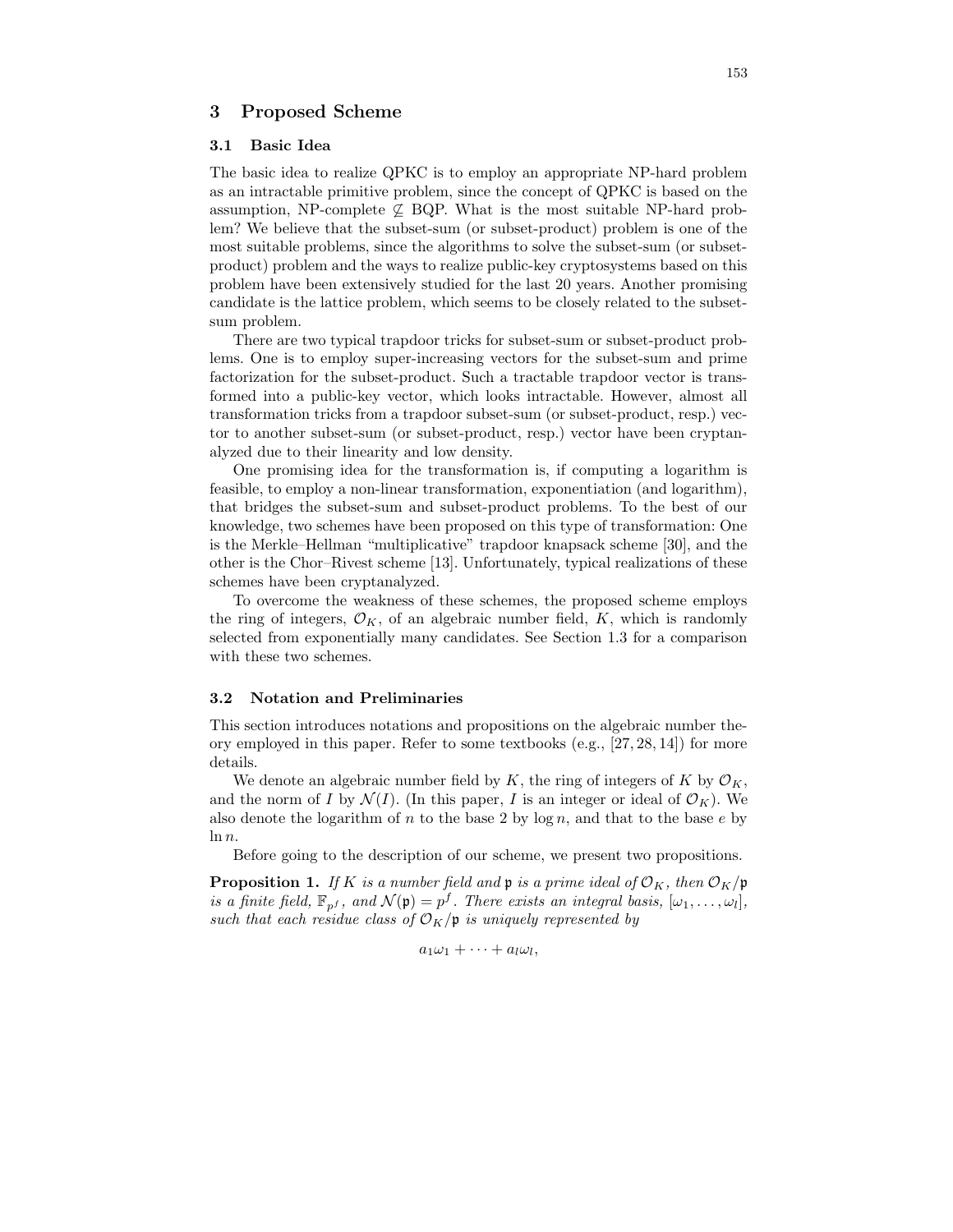where l is the degree of K,  $0 \le a_i < e_i (i = 1, \ldots, l)$ , and  $[e_1 \omega_1, \cdots, e_n \omega_l]$  is an integral basis of  $\mathfrak p$ . Note that  $\prod_{i=1}^l e_i = p^f$ .

Here we note that, by using the HNF (Hermite Normal Form) representation of prime ideals, we can always assume that  $\omega_1 = 1$ , and  $e_1 = p$ . (For more detail, see Section 4.7 and Exercise 17 of [14].)

Note that  $\mathcal{O}_K/\mathfrak{p}$  has some properties of integral domain and norm in addition to the structure of  $\mathbb{F}_q$ . These properties are specified by K and  $\mathfrak{p}$ . (In our scheme, the variety of the properties characterized by  $K$  and  $\mathfrak p$  is utilized to enhance the security, since  $K$  and  $\mathfrak p$  are concealed against adversaries and there are exponentially many candidates for  $K$  and  $\mathfrak{p}$ .)

The following proposition is a generalized version of Fermat's little theorem (obtained from the fact that  $\mathcal{O}_K/\mathfrak{p}$  is a finite field,  $\mathbb{F}_q$ ).

**Proposition 2** (Fermat's little theorem). Let p be a prime ideal of  $\mathcal{O}_K$ , and a non-zero element g from  $\mathcal{O}_K \backslash \mathfrak{p}$ . Then we have

$$
g^{\mathcal{N}(\mathfrak{p})-1} \equiv 1 \pmod{\mathfrak{p}}.
$$

Here, note that  $\mathcal{O}_K$  is not always a unique factorization domain, although our decryption algorithm utilizes factorization of an element (integer) of  $\mathcal{O}_K$ .

### 3.3 Proposed scheme

#### Key generation

- 1. Fix a set  $K$  of algebraic number fields, available to the system.
- 2. Randomly choose an algebraic number field,  $K$ , from  $K$ . Let  $\mathcal{O}_K$  be its ring of integers.
- 3. Fix size parameters  $n, k$  from  $\mathbb{Z}$ .
- 4. Choose a prime ideal,  $\mathfrak{p}$ , of  $\mathcal{O}_K$ , and randomly choose an element, g, of  $\mathcal{O}_K$ such that g is a generator of the multiplicative group of finite field  $\mathcal{O}_K/\mathfrak{p}$ . Here, an element in  $\mathcal{O}_K/\mathfrak{p}$  is uniquely represented by basis  $[1, \omega_2, \dots, \omega_l]$  and integer tuple  $(e_1, e_2, \ldots, e_l)$  (where  $e_1 = p$ ) defined by Proposition 1. That is, for any  $x \in \mathcal{O}_K$ , there exist rational integers  $x_1, x_2, \ldots, x_l \in \mathbb{Z}$   $(0 \le x_i \le e_i)$ such that  $x \equiv x_1 + x_2 \omega_2 + \cdots + x_l \omega_l \pmod{\mathfrak{p}}$ . Note that p is the rational prime below p.
- 5. Choose *n* integers  $p_1, \ldots, p_n$  from  $\mathcal{O}_K/\mathfrak{p}$  with the condition that  $\mathcal{N}(p_1), \ldots, \mathcal{N}(p_n)$  are co-prime, and for any subset  $\{p_{i_1}, p_{i_2}, \ldots, p_{i_k}\}\$  from  $\{p_1, p_2, \ldots, p_n\}$ , there exist rational integers  $a_1, a_2, \ldots, a_l$   $(0 \le a_i < e_i)$  such that  $\prod_{j=1}^{k} p_{i_j} = a_1 + a_2 \omega_2 + \cdots + a_l \omega_l.$
- 6. Use Shor's algorithm for finding discrete logarithms to get  $a_1, \ldots, a_n$  such that

$$
p_i \equiv g^{a_i} \pmod{\mathfrak{p}},
$$

where  $a_i \in \mathbb{Z}/(\mathcal{N}(\mathfrak{p})-1)\mathbb{Z}$ , and  $1 \leq i \leq n$ .

- 7. Randomly choose a rational integer, d, in  $\mathbb{Z}/(\mathcal{N}(\mathfrak{p})-1)\mathbb{Z}$ .
- 8. Compute  $b_i = (a_i + d) \mod (\mathcal{N}(\mathfrak{p}) 1)$  for each  $1 \leq i \leq n$ .
- 9. The public key is  $(\mathcal{K}, n, k, b_1, b_2, \ldots, b_n)$ , and the private key is  $(K, g, d, \mathfrak{p}, p_1, p_2, \ldots, p_n).$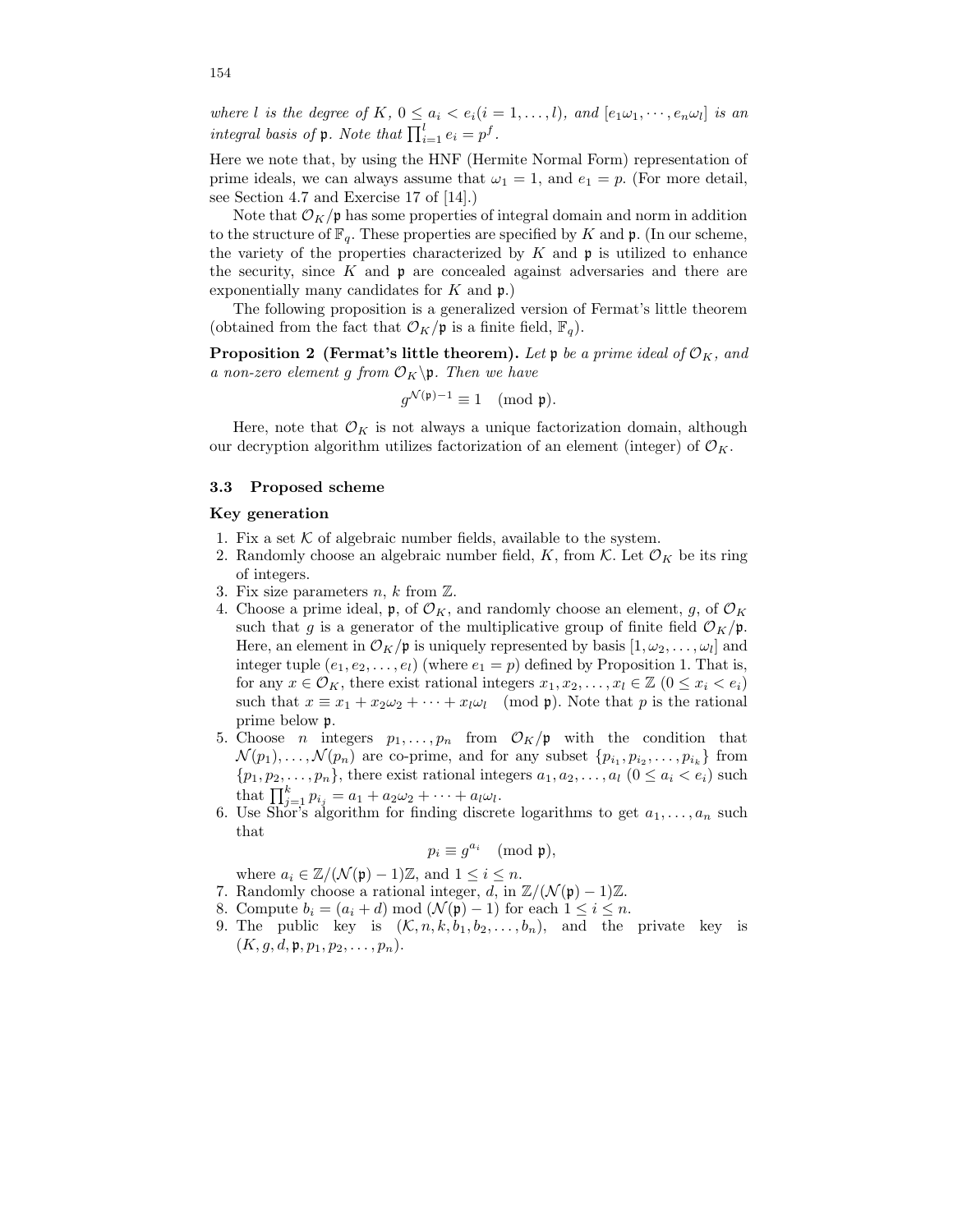#### Encryption

- 1. Fix the length of plaintext M to  $\lfloor \log {n \choose k} \rfloor$ .
- 2. Encode M into a binary string  $m = (m_1, m_2, \ldots, m_n)$  of length n and of Hamming weight  $k$  (i.e., of having exactly  $k$  1's) as follows: (a) Set  $l \leftarrow k$ .
	- (b) For  $i$  from 1 to  $n$  do the following: If  $M \geq {n-i \choose l}$  then set  $m_i \leftarrow 1, M \leftarrow M - {n-i \choose l}, l \leftarrow l-1$ . Otherwise, set  $m_i \leftarrow 0$ . (Notice that  $\binom{l}{0} = 1$  for  $l \geq 0$ , and  $\binom{0}{l} = 0$  for  $l \geq 1$ .)
- 3. Compute ciphertext  $c$  by

$$
c = \sum_{i=1}^{n} m_i b_i.
$$

### Decryption

- 1. Compute  $r = (c kd) \mod (\mathcal{N}(\mathfrak{p}) 1)$ .
- 2. Compute

$$
u \equiv g^r \pmod{\mathfrak{p}}.
$$

- 3. Find m as follows: If  $p_i \mid u$  then set  $m_i \leftarrow 1$ . Otherwise, set  $m_i \leftarrow 0$ . After completing this procedure for all  $p_i$ 's  $(1 \leq i \leq n)$ , set  $m = (m_1, \ldots, m_n)$ .
- 4. Decode  $m$  to plaintext  $M$  as follows:
	- (a) Set  $M \leftarrow 0, l \leftarrow k$ .
	- (b) For  $i$  from 1 to  $n$  do the following: If  $m_i = 1$ , then set  $M \leftarrow M + \binom{n-i}{l}$  and  $l \leftarrow l - 1$ .

#### 3.4 Correctness and remarks

1 [Decryption] We show that decryption works. We observe that

$$
u \equiv g^r \equiv g^{c-kd} \equiv g^{(\sum_{i=1}^n m_i b_i)-kd} \equiv g^{\sum_{i=1}^n m_i a_i} \pmod{\mathfrak{p}}
$$
  

$$
\equiv \prod_{i=1}^n (g^{a_i})^{m_i} \pmod{\mathfrak{p}}
$$
  

$$
\equiv \prod_{i=1}^n p_i^{m_i} \pmod{\mathfrak{p}}
$$
  

$$
= \prod_{i=1}^n p_i^{m_i},
$$

since, from the condition of  $(p_1, \ldots, p_n)$ ,  $\prod_{i=1}^n p_i^{m_i}$  can be represented by  $a_1 +$  $a_2\omega_2 + \cdots + a_l\omega_l$  for some rational integers  $a_1, a_2, \ldots, a_l$   $(0 \le a_i < e_i)$ .

Since  $\mathcal{O}_K$  is not always a unique factorization domain, we select  $p_1, \ldots, p_n$ so that  $\mathcal{N}(p_1), \ldots, \mathcal{N}(p_n)$  are co-prime. It follows that a product of  $p_1, \ldots, p_n$  is uniquely factorized if we use only these elements as factors. Thus, a ciphertext is uniquely deciphered if a product of  $p_1, \ldots, p_n$  is correctly recovered.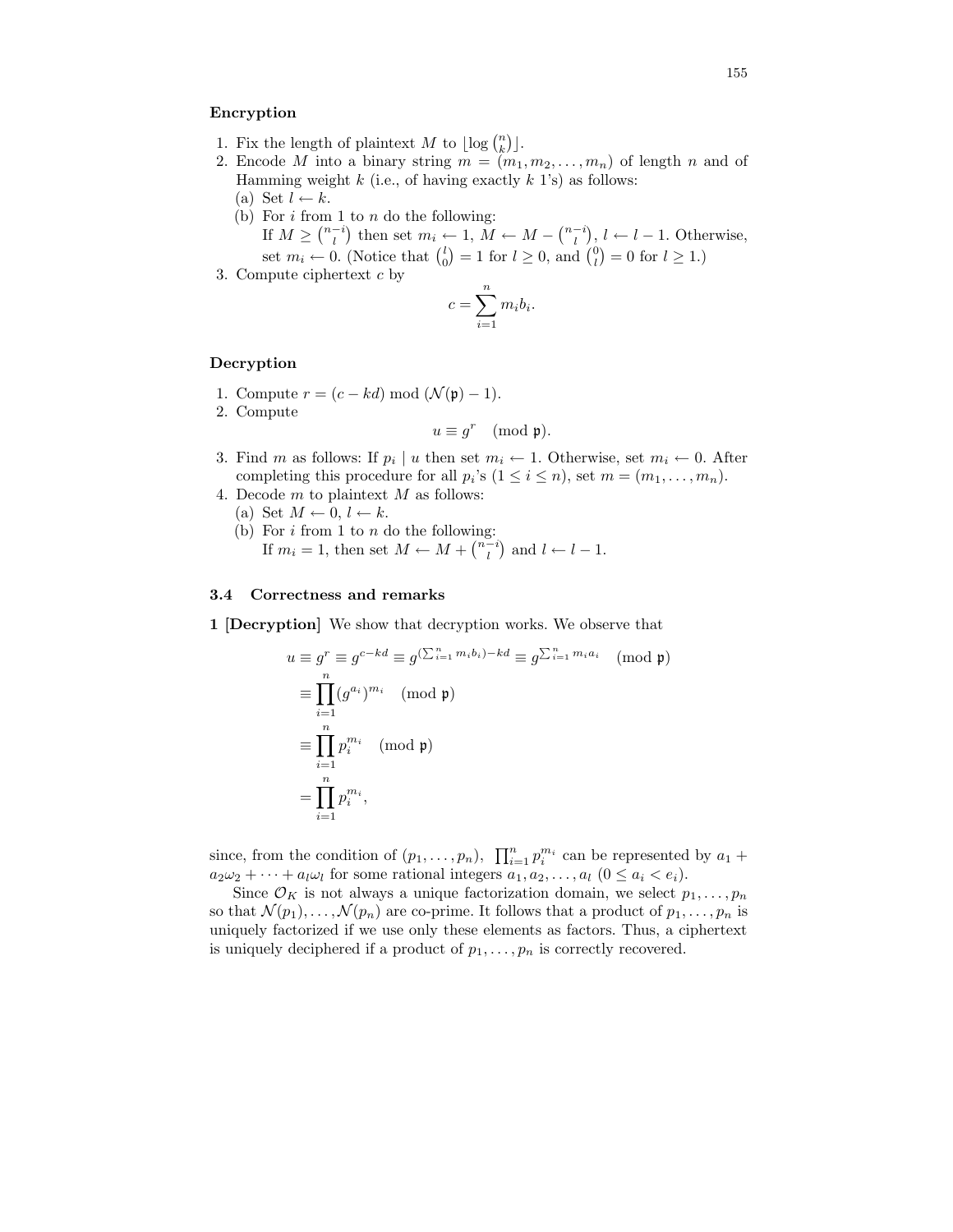**2** [Number fields] Considering efficiency and security, a typical example for  $K$ is the set of quadratic fields,  $\{ \mathbb{Q}(\sqrt{D}) \}$ . Especially, the set of imaginary quadratic fields is strongly recommended as  $K$  (see Appendix 2 for how to select parameters). Even in this set  $K = \{ \mathbb{Q}(\sqrt{-D}) \}$  of fields, there are exponentially many candidates.

3 [Special Parameters] Although the parameters of the imaginary quadratic fields for our scheme are described in Appendix 2, we will now show another way to select parameters,  $(p_1, p_2, \ldots, p_n)$ , for more general fields. Rational primes,  $p_1, p_2, \ldots, p_n$ , are selected such that  $\prod_{j=1}^k p_{i_j} < e_1 = p$  for any subset  $\{p_{i_1}, p_{i_2}, \ldots, p_{i_k}\}$  from  $\{p_1, p_2, \ldots, p_n\}$ . In that case, for any subset  $\{p_{i_1}, p_{i_2}, \ldots, p_{i_k}\}\$ from  $\{p_1, p_2, \ldots, p_n\}$ , there exists a rational integer  $a_1$  (0 <  $a_1 < e_1$ ) such that  $\prod_{j=1}^k p_{i_j} = a_1$ . That is,  $\prod_{j=1}^k p_{i_j}$  can be represented by  $\prod_{j=1}^{k} p_{i_j} = a_1 \omega_1 + \cdots + a_l \omega_l$ , where  $a_2 = \cdots = a_l = 0$ . Here we note that, by using the HNF (Hermite Normal Form) representation of prime ideals, we can always assume that  $\omega_1 = 1$ , and  $e_1 > 1$  (For more detail, see Section 4.7 and Exercise 17 of  $[14]$ .

The shortcoming of this case is that  $\prod_{j=1}^{k} p_{i_j} < e_1 = p = (\mathcal{N}(\mathfrak{p}))^{1/f}$ , when  $\mathcal{N}(\mathfrak{p}) = p^f$ . Then the density and rate should be smaller (the density is about  $\frac{n}{f k \log n}$ , and the rate is about  $\frac{k \log n - k \log k}{f k \log n}$ ) when f is greater than 1. (Note that  $\prod_{j=1}^k p_{i_j} \approx \mathcal{N}(\mathfrak{p})$ , in the case of Appendix 2: imaginary quadratic fields.) See below for a discussion of density and rate.

4 [Density and rate] Here we estimate the density and rate in the case of Appendix 2. (see Section 3.5 for the definition of density and information rate.)

The size of  $b_i$  (i.e.,  $|b_i|$ ) is  $|\mathcal{N}(\mathfrak{p})|, k \times |\mathcal{N}(p_i)| \approx |\mathcal{N}(\mathfrak{p})|$ , and  $|\mathcal{N}(p_i)| \approx 2 \log n$ . Accordingly, ignoring a minor term, we obtain  $|b_i| \approx |\mathcal{N}(\mathfrak{p})| \approx 2k \log n$ . Hence the density D of our scheme is estimated by  $\frac{n}{2k \log n}$ , and the rate R by  $\frac{k \log n - k \log k}{2k \log n}$ . If  $k = 2^{(\log n)^c}$  for a constant  $c < 1$ , the information rate, R, is asymptotically 1/2, and density, D, is asymptotically  $\infty$ .

5 [Shor's algorithm] Key generation uses Shor's algorithm for finding discrete logarithms. The scope of Shor's original algorithm is for multiplicative cyclic groups. In particular, given a rational prime  $p$ , a generator  $g$  of the group  $(\mathbb{Z}/p\mathbb{Z})^{\times}$ , and a target rational integer x from  $(\mathbb{Z}/p\mathbb{Z})^{\times}$ , Shor's algorithm can find a rational integer a from  $\mathbb{Z}/(p-1)\mathbb{Z}$  such that

$$
g^a = x \bmod p.
$$

Shor's algorithm basically uses three registers. The first and the second registers are for all of the rational integers from 0 to q where  $q$  is, roughly, a large rational integer, and the third is for  $g^a x^{-b}$  mod p. Our scheme only needs to change the contents in the third register to

$$
g^a p_i^{-b} \bmod \mathfrak{p}.
$$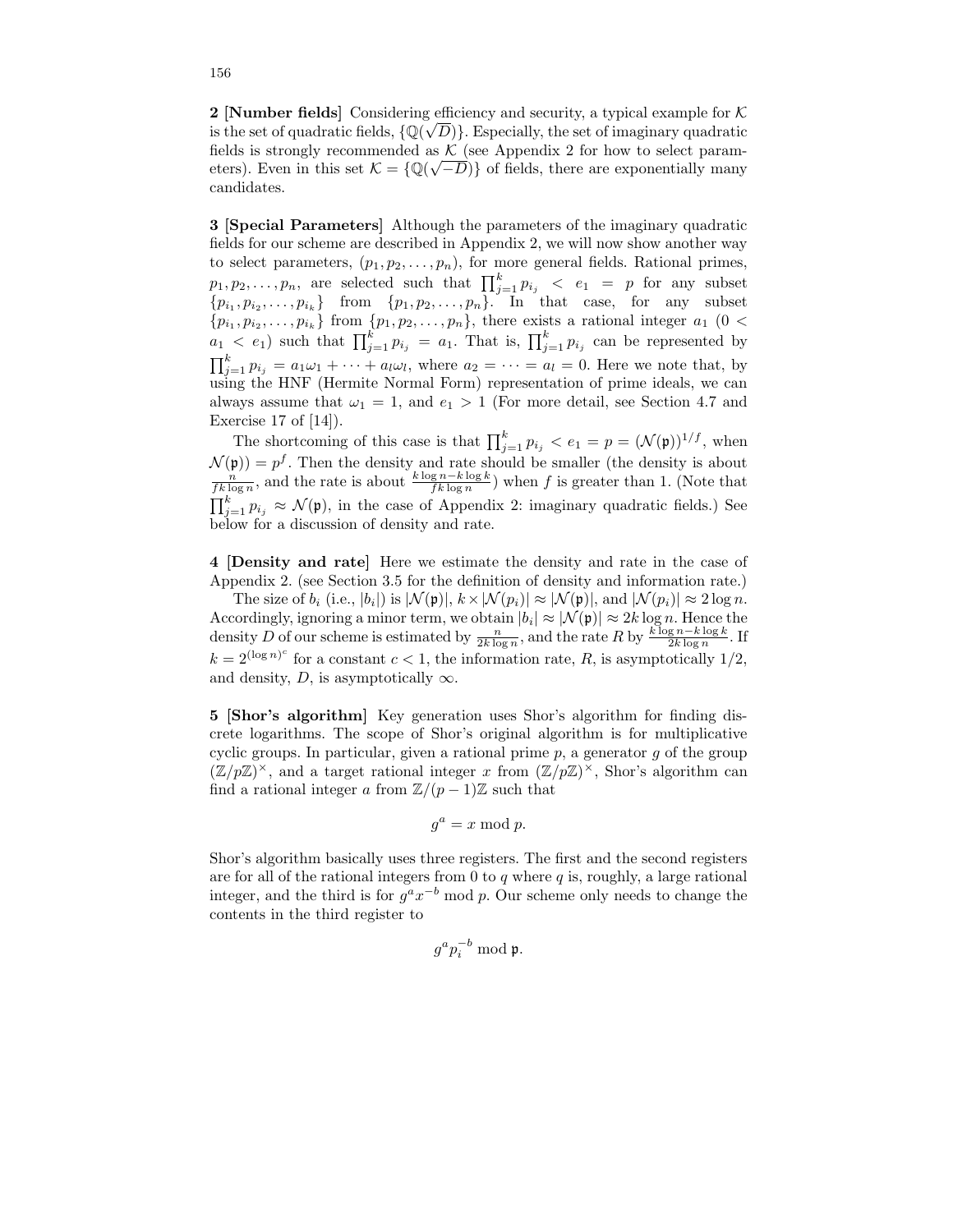Since each of these contents can be computed efficiently even by classical computers, we can find the discrete logarithms in our scheme.

6 [Coding] We next mention about the encoding scheme used in encryption and decryption. This scheme is well known in combinatorial literature. (see [15]. This scheme is also employed by the Chor–Rivest cryptosystem.) This encoding scheme is used mainly for avoiding the low-density attacks mentioned later.

7 [Complexity] Here we mention about the time complexity needed for the key generation as well as the encryption and the decryption. The most difficult part in the key generation is the computation of discrete logarithms at line 6. In particular, we compute *n* discrete logarithms  $a_1, \ldots, a_n$  in field  $\mathcal{O}_K/\mathfrak{p}$ . For the encryption, once we get the encoded string by line 2 in the encryption, all we need is to add k integer, each smaller than  $\mathcal{N}(\mathfrak{p})$ . For the decryption, we perform the modular exponentiation  $g<sup>r</sup>$  mod  $\mathfrak p$  in line 2. This dominates the running time of the decryption. Raising a generator g to a power in the range up to  $\mathcal{N}(\mathfrak{p})$  takes at most  $2 \times \log N(\mathfrak{p})$  modular multiplications by using a standard multiplication technique.

#### 3.5 Security Consideration

We provide an initial analysis for the security of our scheme by considering several possible attack approaches.

We can use quantum computers also for attacks in our setting. As far as we know, despite recent attempts at designing efficient quantum algorithms for problems where no efficient classical probabilistic algorithm is known, all known such quantum algorithms are for some special cases of the hidden subgroup problem. Let f be a function from a finitely generated group  $G_1$  to a finite set such that f is constant on the cosets of a subgroup  $G_2$ . Given a way of computing f, a hidden subgroup problem is to find  $G_2$  (i.e., a generating set for  $G_2$ ). The problems of factoring and finding discrete logarithms can be formulated as instances of the hidden subgroup problems.

There is also a result by Grover [25] for database search. He shows that the problem of finding an entry with the target value can be searched in  $O(\sqrt{N})$ time, where  $N$  is the number of entries in the database. This result implies NP-complete problems can be solved in  $O(\sqrt{N})$  time.

However, if we do not put a structure in the database, i.e., we need to ask oracles for the contents in the database, it is known that we cannot make algorithms whose time complexity is  $o(\sqrt{N})$ . Thus, it is widely believed that NP-complete problems cannot be solved in polynomial time even with quantum computers.

Finding secret keys from public keys Recall that we have the public key  $(\mathcal{K}, n, k, b_1, b_2, \ldots, b_n)$ , and the secret key  $(K, g, d, \mathfrak{p}, p_1, p_2, \ldots, p_n)$ , where

$$
p_i \equiv g^{a_i} \pmod{\mathfrak{p}},
$$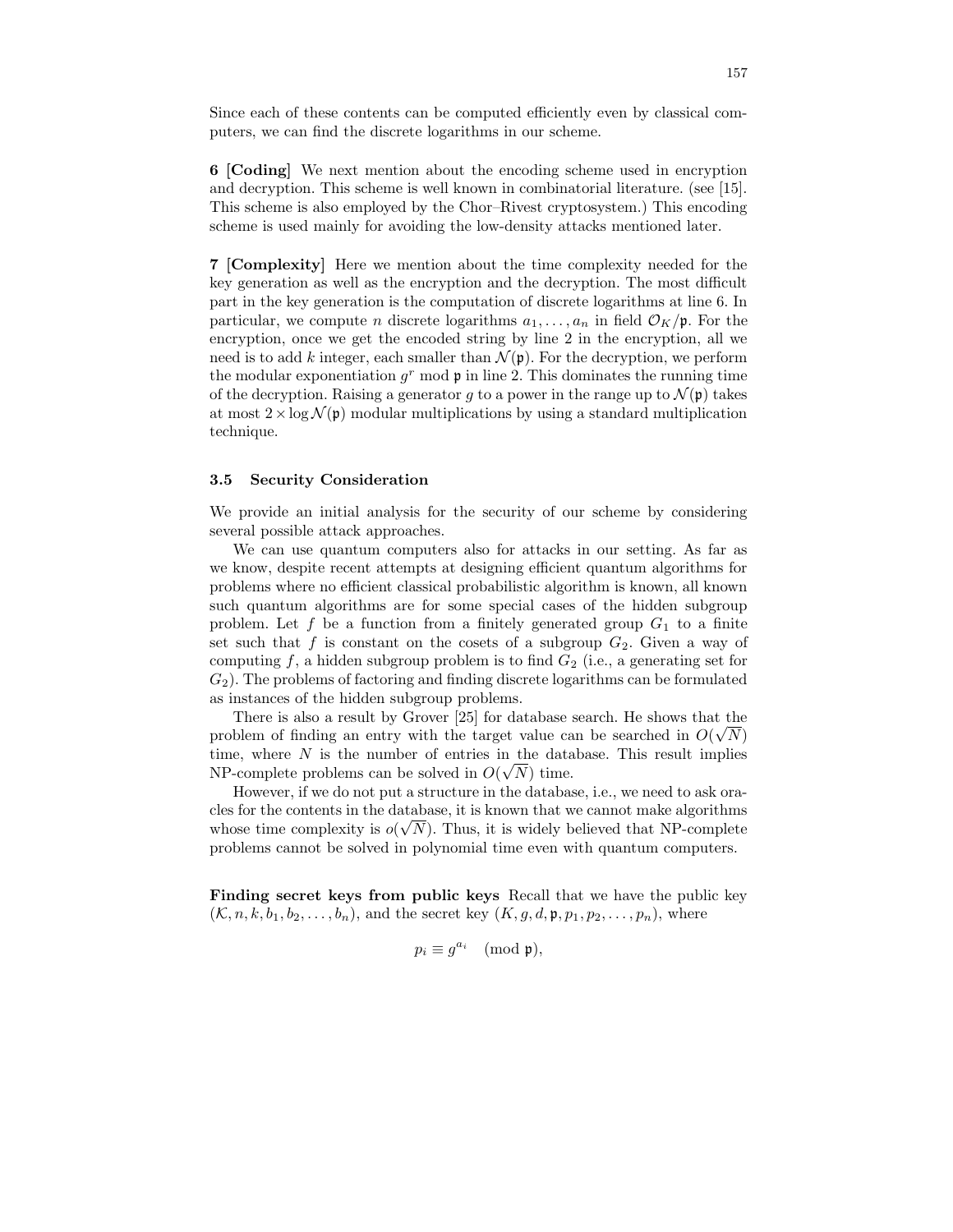and  $b_i = (a_i + d) \mod (\mathcal{N}(\mathfrak{p}) - 1)$ . In a passive attack setting, the attacker has only information on the public key. The information on  $n$  and  $k$  only exposes problem size.

Assume we choose exponentially large  $K$ . First, K seems to be impossible to guess, since we have exponentially large possibilities for  $K$ . Second,  $g$  and  $d$ would be hard to guess, even if  $K$  is revealed. This is again because we have exponentially large possibilities for them.

Third, if K is revealed, we could guess only a subset of  $p_i$ 's, since we have chosen roughly n prime elements out of cn ones, where c is a constant. Suppose we find a subset of  $p_i$ 's. In order to use them in the attack by Odlyzko for multiplicative-knapsack [33], the size of the subset must be fairly large. In addition, it is necessary to find the correspondences between the elements of the subset and  $b_i$ 's. Here we observe that  $b_i$ 's seem to be random because of the discrete-log relation in our function. Thus, it seems impossible for any reasonable relation between public keys and private keys to be made without knowing  $K, g, d$ , and  $\mathfrak{p}$ , so the critical attacks of directly finding public keys from secret keys seem to be difficult.

Notice that, in contrast to our scheme, the Chor–Rivest cryptosystem exposes the information corresponding to K,  $p_i$ 's, and q of the underlying  $\mathbb{F}_q$  in the public key, which enables the attackers to make use of the symmetry of the secret keys (see [39]).

Finding plaintexts from ciphertexts For many knapsack-type cryptosystems, low-density attacks are known to be effective. Thus, they might be effective against our scheme. A low-density attack finds plaintexts from ciphertexts by directly solving feasible solutions to the subset sum problems that the cryptosystem is based on.

The subset-sum problem is, given positive rational integers c and  $a_1, \ldots, a_n$ to solve the equation  $c = \sum_{i=1}^n m_i a_i$  with each  $m_i \in \{0, 1\}$ . Let  $a = \{a_1, \ldots, a_n\}$ . The density  $d(a)$  of a knapsack system is defined to be  $d(a) = \frac{n}{\log(\max_i a_i)}$ . Density is an approximate measure of the information rate for knapsack-type cryptosystems. The shortest vector in a lattice solves almost all subset sum problems whose density is less than 0.9408 [35]. If we choose appropriate parameters for our scheme, the density is at least 1 (see Section 3.4).

It is known that the algorithms for finding the shortest vector in a lattice can be used to find the solutions to the subset sum problems. The LLL algorithm plays an important role in this kind of attack. However, it is not known that the LLL algorithm can be improved with the quantum mechanism. Incidentally, as far as we know, for any approximation algorithm, it is not known that its approximation ratio can be improved by the addition of the quantum mechanism.

Information rate R is defined to be  $\frac{\log |M|}{N}$ , where  $|M|$  is the size of message space and  $N$  is the number of bits in a cipher text. If we select appropriate parameters, the information rate of our scheme is about  $1/2$  (see Section 3.4).

Notice again here that it is widely believed that NP-complete problems cannot be solved efficiently even with quantum computers. Since the subset-sum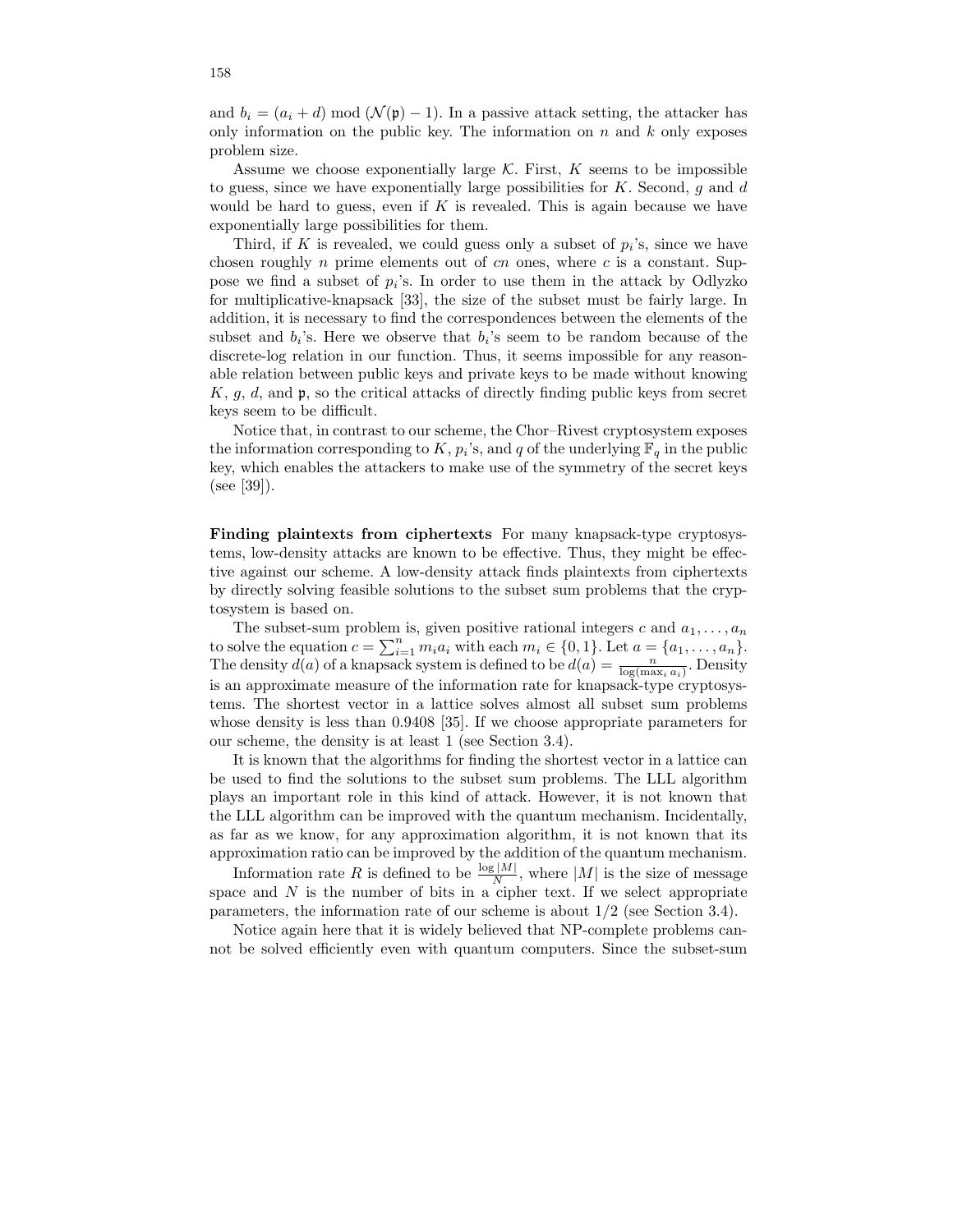problem is a typical NP-complete problem, our scheme with appropriate parameters does not seem to be open to successful crucial attacks that find plaintexts from ciphertexts even if quantum computers are used.

### 4 Extensions

We can extend our QPKC model to more general ones. One possible extension is to relax the restriction of variables employed inside QTMs to quantum strings. For example, a secret key of QPKE or QDS can be a quantum string (qubits) stored in a quantum register. The other possible extension is to use quantum channels as well as QTMs and classical channels. However, these extensions are beyond the scope of this paper.

Another direction in extension is to extend the computational model to other non-classical models such as DNA computers.

### 5 Conventional PKC Version

Our techniques to construct QPKC schemes using knapsack problems can be also employed to realize standard (non-quantum) public-key encryption based on conventional (non-quantum) algorithms [34]. We utilize the Chinese remainder theorem technique in the key generation procedure to compute the discrete logarithm very efficiently even if conventional (non-quantum) algorithms are used. In our construction, the secrecy of the underlying field,  $K$ , still guarantees its security.

### 6 Concluding Remarks

This paper presented a new paradigm of cryptography, quantum public-key cryptosystems (QPKCs), which consist of quantum public-key encryption (QPKE) and quantum digital signatures (QDSs). It also proposed a concrete scheme for quantum public-key cryptosystems, that will be very efficient if a QTM is realized.

The situation of this paper is comparable to that in the late 1970's, when many new ideas were proposed to realize Diffie–Hellman's paradigm. Almost all trials such as the so-called knapsack cryptosystems based on subset-sum and subset-product problems failed, and only the schemes based on integer factoring and discrete logarithm problems are still alive and widely employed.

The main purpose of this paper is to explicitly raise the concept of quantum public-key cryptosystems and to encourage researchers to create and cryptanalyze concrete QPKC schemes to investigate the feasibility of this concept.

There are many open problems regarding this concept as follows:

1. Find attacks on our QPKE scheme. (In particular, as an initial trial, cryptanalyze a restricted version of our scheme, where the underlying algebraic number field,  $K$ , is published and limited to the rational number field,  $\mathbb{Q}$ (See Appendix 1)).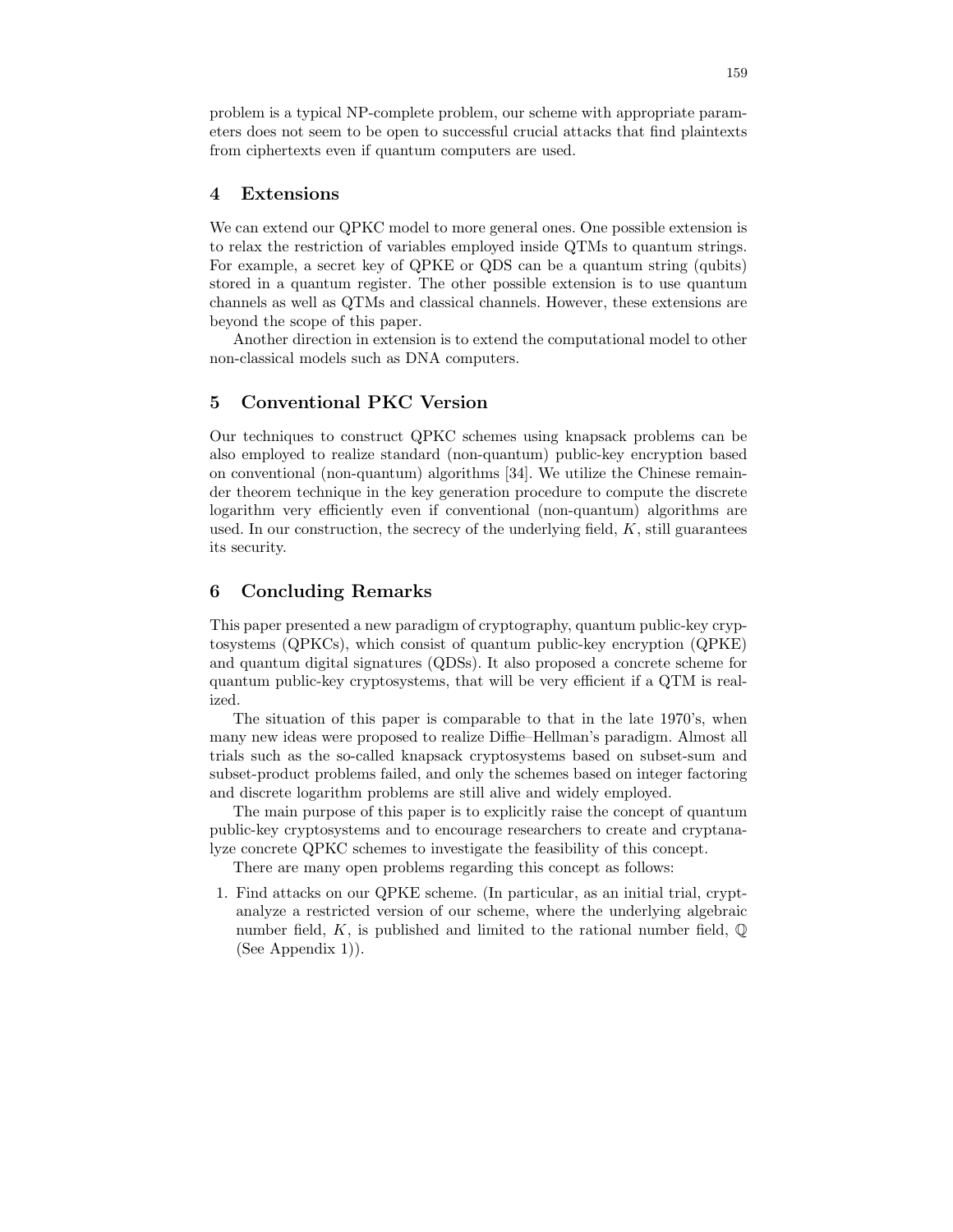- 2. Find (indirect) evidence that a one-way function exists in the QTM model, or show that  $NP \not\subseteq BQP$  under a reasonable assumption.
- 3. Realize a concrete quantum digital signature (QDS) scheme.
- 4. Extend the concept of QPKC (see Section 4).
- 5. Realize QPKC schemes based on various NP-hard problems.
- 6. Realize QPKC schemes that employ Shor's factoring algorithm or Grover's database search algorithm.

### References

- 1. Barenco, A., Bennett, C. H., Cleve, R., DiVincenzo, D. P., Margolus, N., Shor, P., Sleator, T., Smolin, J., and Weinfurter, H. Elementary Gates for Quantum Computation. Physical Review A 52, 5 (Nov. 1995), 3457–3467.
- 2. Bellare, M., and Rogaway, P. Entity authentication and key distribution. In Advances in Cryptology—CRYPTO '93 (22–26 Aug. 1993), D. R. Stinson, Ed., vol. 773 of Lecture Notes in Computer Science, Springer-Verlag, pp. 232–249.
- 3. Bellare, M., and Rogaway, P. Optimal Asymmetric Encryption—How to Encrypt with RSA. In Advances in Cryptology—EUROCRYPT'94 (1994), pp. 92–111.
- 4. Bellare, M., Desai, A., Pointcheval, D., and Rogaway, P. Relations among Notions of Security for Public-Key Encryption Schemes. In Advances in Cryptology—CRYPTO'98 (1998), pp. 26–45.
- 5. Bennett, C. H., Bernstein, E., Brassard, G., and Vazirani, U. Strengths and weaknesses of quantum computing. SIAM J. Comput. 26, 5 (Oct. 1997), 1510–1523.
- 6. Bennett, C. H., Bessette, F., Brassard, G., Salvail, L., and Smolin, J. Experimental quantum cryptography. Journal of Cryptology 5, 1 (1992), 3–28.
- 7. Bennett, C. H., and Brassard, G. An update on quantum cryptography. In Advances in Cryptology: Proceedings of CRYPTO 84 (19–22 Aug. 1984), G. R. Blakley and D. Chaum, Eds., vol. 196 of Lecture Notes in Computer Science, Springer-Verlag, 1985, pp. 475–480.
- 8. BENNETT, C. H., BRASSARD, G., CRÉPEAU, C., AND SKUBISZEWSKA, M.-H. Practical quantum oblivious transfer. In Advances in Cryptology—CRYPTO '91 (11– 15 Aug. 1991), J. Feigenbaum, Ed., vol. 576 of Lecture Notes in Computer Science, Springer-Verlag, 1992, pp. 351–366.
- 9. Bennett, C. H., Brassard, G., and Ekert, A. K. Quantum cryptography. Scientific America 262, 10 (Oct. 1992), 26–33.
- 10. Bennett, C. H., Brassard, G., and Mermin, N. D. Quantum cryptography without Bell's theorem. Physical Review Letters 68, 5 (Feb. 1992), 557-559.
- 11. BRASSARD, G., LÜTKENHAUS, N., TAL, M., AND SANDERS, B. C. Security Aspects of Practical Quantum Cryptography. In Advances in Cryptology— EUROCRYPT2000 (2000), pp. 289–299.
- 12. BRASSARD, G., AND CRÉPEAU, C. Quantum bit commitment and coin tossing protocols. In Advances in Cryptology—CRYPTO '90 (11–15 Aug. 1990), A. J. Menezes and S. A. Vanstone, Eds., vol. 537 of Lecture Notes in Computer Science, Springer-Verlag, 1991, pp. 49–61.
- 13. Chor, B., and Rivest, R. L. A knapsack-type public key cryptosystem based on arithmetic in finite fields. IEEE Trans. on Information Theory 34 (1988), 901–909.
- 14. Cohen, H. A Course in Computational Algebraic Number Theory. Springer, 1993.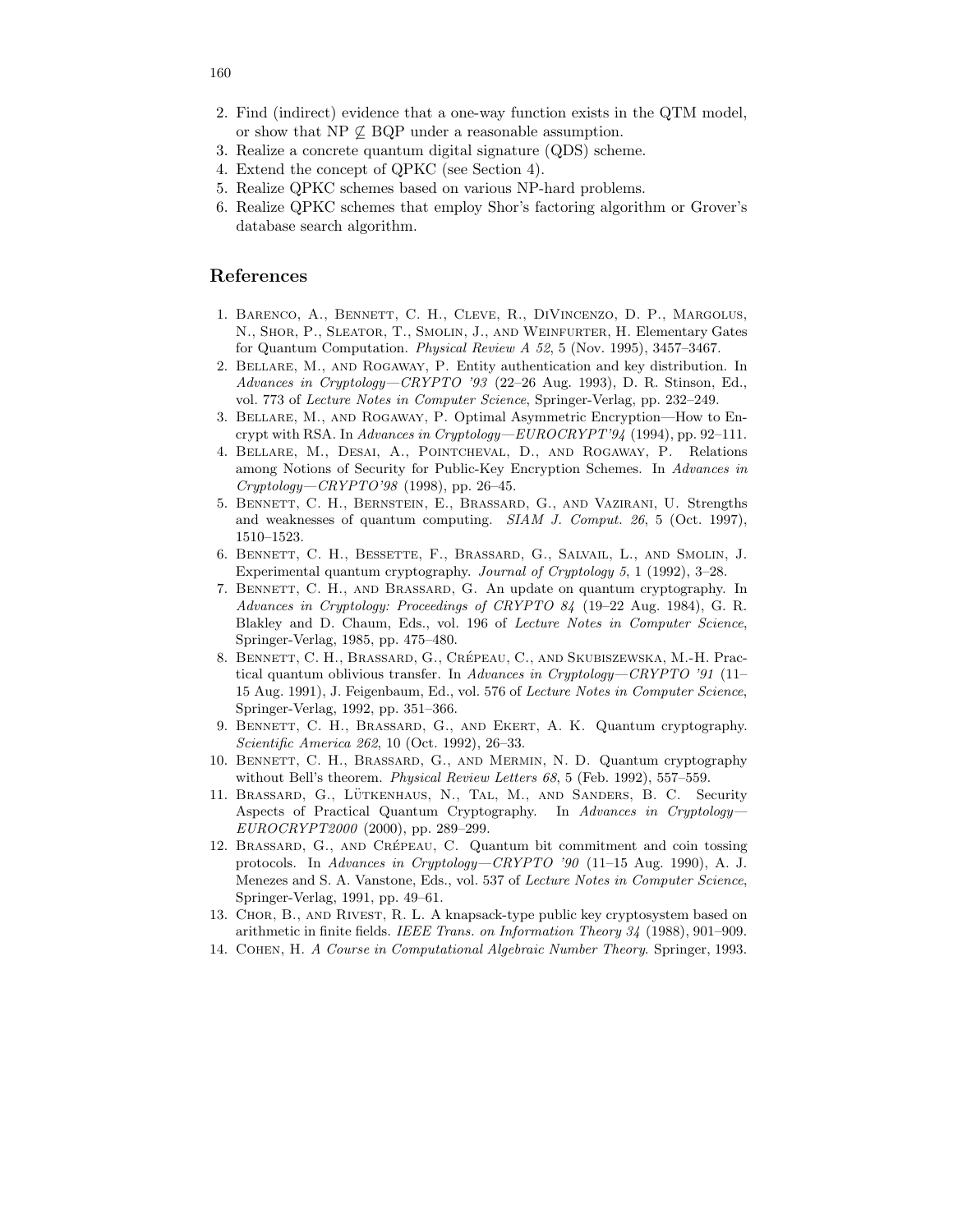- 15. Cover, T. M. Enumerative source encoding. IEEE Trans. on Information Theory IT-19 (1973), 901–909.
- 16. CRÉPEAU, C., AND SALVAIL, L. Quantum oblivious mutual identification. In Guillou and Quisquater [26], pp. 133–146.
- 17. DEUTSCH, D., AND JOZSA, R. Rapid solution of problems by quantum computation. Proc. R. Soc. Lond. A 439 (1992), 553-558.
- 18. Diffie, W., and Hellman, M. New directions in cryptography. IEEE Trans. on Information Theory IT-22, 6 (1976), 644–654.
- 19. Dumais, P., Mayers, D., and Salvail, L. Perfectly Concealing Quantum Bit Commitment from any Quantum One-Way Permutation. In Advances in Cryptology—EUROCRYPT2000 (2000), pp. 300–315.
- 20. FUJISAKI, E. AND OKAMOTO, T. How to Enhance the Security of Public-Key Encryption at Minimum Cost. In PKC'99 (1999), pp. 53–68.
- 21. Fujisaki, E. and Okamoto, T. Secure Integration of Asymmetric and Symmetric Encryption Schemes. In Advances in Cryptology—CRYPTO'99 (1999), pp. 537– 554.
- 22. GOLDREICH, O. On the foundations of modern cryptography. In Advances in  $Cryptology-CRYPTO$  '97 (17–21 Aug. 1997), B. S. Kaliski Jr., Ed., vol. 1294 of Lecture Notes in Computer Science, Springer-Verlag, pp. 46–74.
- 23. GOLDWASSER, S., AND MICALI, S. Probabilistic encryption. J. Comput. Syst. Sci. 28, 2 (Apr. 1984), 270–299.
- 24. Goldwasser, S., Micali, S., and Rivest, R. L. A digital signature scheme secure against adaptive chosen-message attacks. SIAM J. Comput. 17, 2 (Apr. 1988), 281–308.
- 25. Grover, L. K. A fast quantum mechanical algorithm for database search. In Proceedings of the Twenty-Eighth Annual ACM Symposium on the Theory of Computing (Philadelphia, Pennsylvania, 22–24 May 1996), pp. 212–219.
- 26. Guillou, L. C., and Quisquater, J.-J., Eds. Advances in Cryptology— EUROCRYPT 95 (21–25 May 1995), vol. 921 of Lecture Notes in Computer Science, Springer-Verlag.
- 27. Lang, S. Algebraic Number Theory, Second Edition, Springer, 1994.
- 28. Marcus, D. A. Number Fields, Springer, 1977.
- 29. Mayers, D. Quantum key distribution and string oblivious transfer in noisy channels. In Advances in Cryptology—CRYPTO '96 (18–22 Aug. 1996), N. Koblitz, Ed., vol. 1109 of Lecture Notes in Computer Science, Springer-Verlag, pp. 343–357.
- 30. Merkle, R. C., and Hellman, M. E. Hiding information and signatures in trapdoor knapsacks. IEEE Trans. on Information Theory 24 (1978), 525–530.
- 31. Morii, M., and Kasahara, M. New Public Key Cryptosystem Using Discrete Logarithms over  $GF(p)$ . Trans. of the IEICE J71-D, 2 (Feb. 1988), 448-453 (In Japanese).
- 32. Naccache, D., and Stern, J. A New Public-Key Cryptosystem. In Advances in  $Cryptology - EUROCRYPT'97 (1997), pp. 27-36.$
- 33. ODLYZKO, A. M. Cryptanalytic attacks on the multiplicative knapsack cryptosystem and on Shamir's fast signature scheme. IEEE Trans. on Information Theory IT-30 (1984), 594–601.
- 34. Okamoto, T., and Tanaka, K. A New Approach to Knapsack Cryptosystems. manuscript (2000).
- 35. Orton, G. A Multiple-Iterated Trapdoor for Dense Compact Knapsacks. In Advances in Cryptology—EUROCRYPT'94 (1994), pp. 112–130.
- 36. SCHNORR, C. P., AND HÖRNER, H. H. Attacking the Chor–Rivest cryptosystem by improved lattice reduction. In Guillou and Quisquater [26], pp. 1–12.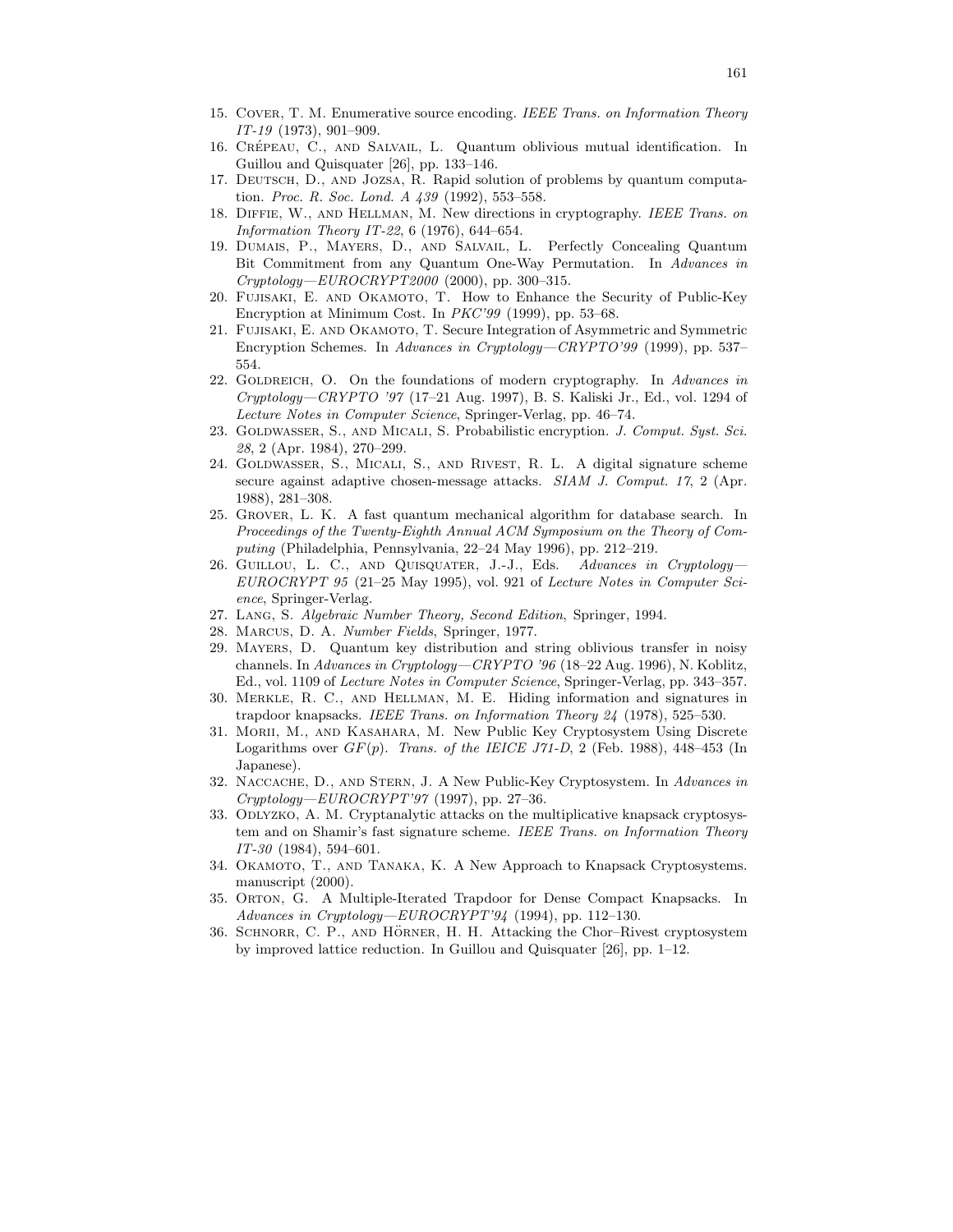- 37. Shor, P. W. Polynomial-time algorithms for prime factorization and discrete logarithms on a quantum computer. SIAM J. Comput. 26, 5 (Oct. 1997), 1484– 1509.
- 38. Simon, D. R. On the power of quantum computation. SIAM J. Comput. 26, 5 (Oct. 1997), 1474–1483.
- 39. Vaudenay, S. Cryptanalysis of the Chor–Rivest cryptosystem. In Advances in Cryptology—CRYPTO'98 (1998), pp. 243–256.

# Appendix 1: Restricted Version for Explaining Our Scheme

This section presents a very restricted version of our scheme in order to help readers to understand our scheme more easily. Since this version seems to be much less secure than the full version, we do not recommend this version for practical usage, although we have not found any effective attack even against this restricted version.

Suppose that we set  $\mathcal{K} = \{\mathbb{Q}\}\.$  i.e., we have only the field  $\mathbb Q$  of rational numbers for the system. Then, the ring  $\mathcal{O}_K$  of integers of  $\mathbb Q$  is  $\mathbb Z$ . In this section, we use a prime to refer to a rational prime, and an integer a rational integer. The restricted version of our scheme is as follows:

#### Key generation

- 1. Fix size parameters  $n, k$  from  $\mathbb{Z}$ .
- 2. Randomly choose a prime p, a generator g of the group  $(\mathbb{Z}/p\mathbb{Z})^{\times}$ , and n co-primes  $p_1, \ldots, p_n \in \mathbb{Z}/p\mathbb{Z}$  such that  $\prod_{j=1}^k p_{i_j} < p$  for any subset  $\{p_{i_1}, p_{i_2}, \ldots, p_{i_k}\}\ \text{from}\ \{p_1, p_2, \ldots, p_n\}.$
- 3. Use Shor's algorithm for finding discrete logarithms to get integers  $a_1, \ldots, a_n \in \mathbb{Z}/(p-1)\mathbb{Z}$  satisfying  $p_i \equiv g^{a_i} \pmod{p}$ , for each  $1 \le i \le n$ .
- 4. Randomly choose a integer  $d \in \mathbb{Z}/(p-1)\mathbb{Z}$ .
- 5. Compute  $b = (a_i + d) \mod (p-1)$ , for each  $1 \leq i \leq n$ .
- 6. The public key is  $(n, k, b_1, b_2, \ldots, b_n)$ , and the secret key is  $(q, d, p, p_1, p_2, \ldots, p_n).$

### Encryption

- 1. Fix the length of plaintext M to  $\lfloor \log {n \choose k} \rfloor$ .
- 2. Encode M into a binary string  $m = (m_1, m_2, \ldots, m_n)$  of length n and Hamming weight k (i.e., having exactly k 1's) as follows: (a) Set  $l \leftarrow k$ .
	- (b) For  $i$  from 1 to  $n$  do the following: If  $M \geq {n-i \choose l}$  then set  $m_i \leftarrow 1, M \leftarrow M - {n-i \choose l}, l \leftarrow l-1$ . Otherwise, set  $m_i \leftarrow 0$ . (Notice that  $\binom{l}{0} = 1$  for  $l \geq 0$ , and  $\binom{0}{l} = 0$  for  $l \geq 1$ .)
- 3. Compute the ciphertext c by  $c = \sum_{i=1}^{n} m_i b_i$ .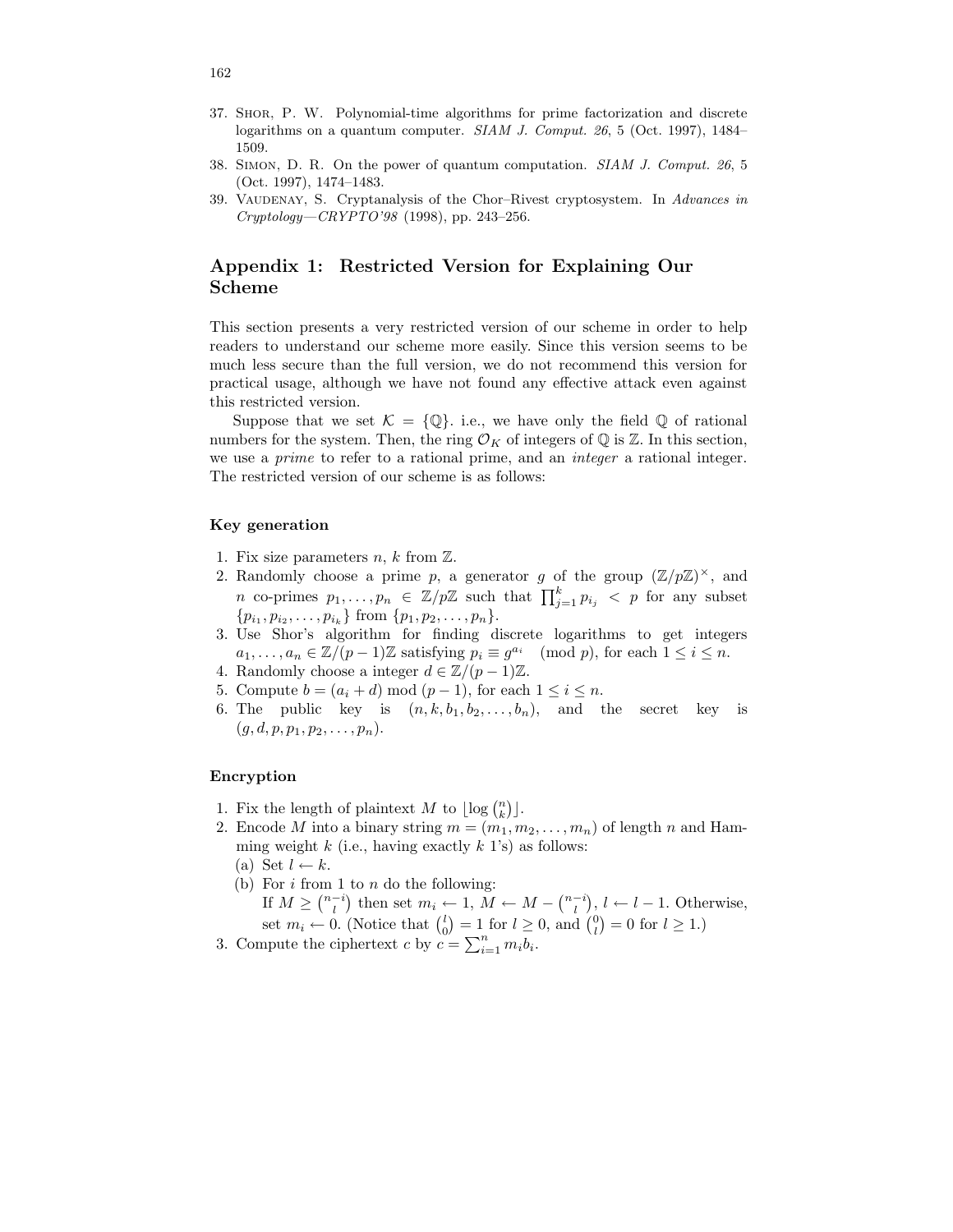#### Decryption

- 1. Compute  $r = (c kd) \mod (p 1)$ .
- 2. Compute  $u = g^r \mod q$ .
- 3. Find the factors of u. If  $p_i$  is a factor, then set  $m_i \leftarrow 1$ . Otherwise,  $m_i \leftarrow 0$ .
- 4. Decode  $m$  to the plaintext  $M$  as follows:
	- (a) Set  $M \leftarrow 0, l \leftarrow k$ .
	- (b) For  $i$  from 1 to  $n$  do the following:

If  $m_i = 1$ , then set  $M \leftarrow M + \binom{n-i}{l}$  and  $l \leftarrow l - 1$ .

## Appendix 2: Imaginary Quadratic Field Version of Our Scheme

This section presents the imaginary quadratic field version of our scheme. Before describing the proposed scheme, we will briefly review basic results of the arithmetic on imaginary quadratic fields and present a proposition.

#### Imaginary Quadratic Fields

Let  $K = \mathbb{Q}(\sqrt{-D})$  be an imaginary quadratic field of discriminant  $-D$ . Here we note that the ring of integers,  $\mathcal{O}_K$ , of K has an integral basis  $[1, \omega]$ , where  $\omega = \sqrt{-D/4}$  (if  $-D \equiv 0 \pmod{4}$ ),  $\omega = \frac{1+\sqrt{-D}}{2}$  (otherwise), and this called the standard basis of  $\mathcal{O}_K$ . Let  $\mathfrak p$  be a prime ideal of  $\mathcal{O}_K$  of residue degree f, namely,  $\mathcal{N}(\mathfrak{p}) = p^f$ , where p is a rational prime integer below **p**. Then we can take an integral basis of  $\mathfrak p$  as  $[p, e_2 \omega_2]$ , where  $e_2 = p^{f-1}$ , and  $\omega_2 = b + \omega$  with some rational integer b (e.g. if  $-D \equiv 0 \pmod{4}$  and  $-D$  is a quadratic residue mod p, then b is a root of  $b^2 \equiv -D \pmod{p}$ . We also call this basis the standard basis of p. Then, each residue class of  $\mathcal{O}_K/\mathfrak{p}$  is uniquely represented by  $x_1 + x_2\omega_2$ , where  $-p/2 < x_1 < p/2$  and  $-e_2/2 < x_2 < e_2/2$  (cf. Proposition 1). From here, we fix a complete representative system of  $\mathcal{O}_K/\mathfrak{p}$  as follows:

 $R(\mathfrak{p}) = \{x_1 + x_2 \omega_2 \in \mathcal{O}_K \mid -p/2 < x_1 < p/2, -e_2/2 < x_2 < e_2/2\}.$ 

We then have the following proposition.

**Proposition 3.** Let  $K = \mathbb{Q}(\sqrt{-D})$  be an imaginary quadratic field of discriminant  $-D$ , p a prime ideal of  $\mathcal{O}_K$  with  $\mathcal{N}(\mathfrak{p}) = p^f$ , where  $f = 1, 2$ . Let  $[1, \omega]$  and  $[p, e_2 \omega_2]$  be the standard basis of  $\mathcal{O}_K$  and p, respectively. Then

1. Case:  $\mathcal{N}(\mathfrak{p}) = p \; (f = 1)$ 

For any integer  $x = x_1 + x_2 \omega_2 \in \mathcal{O}_K$ , if it satisfies  $\mathcal{N}(x) < p^2/4$  and  $x_2 = 0$ , then we have  $x \in R(\mathfrak{p})$ . In this case, we can take  $R(\mathfrak{p})$  as  $\{x \in \mathbb{Z} \mid -p/2 < \infty\}$  $x < p/2$ .

2. *Case:*  $\mathcal{N}(\mathfrak{p}) = p^2$   $(f = 2)$ 

For any integer  $x = x_1 + x_2 \omega_2 \in \mathcal{O}_K$ , if  $-D \equiv 0 \pmod{4}$  and  $\mathcal{N}(x) < p^2/4$ , then we have  $x \in R(\mathfrak{p})$ , while if  $-D \equiv 1 \pmod{4}$  and  $\mathcal{N}(x) < \frac{(p-1)^2 D}{4(1+D)}$ , then we have  $x \in R(\mathfrak{p})$ .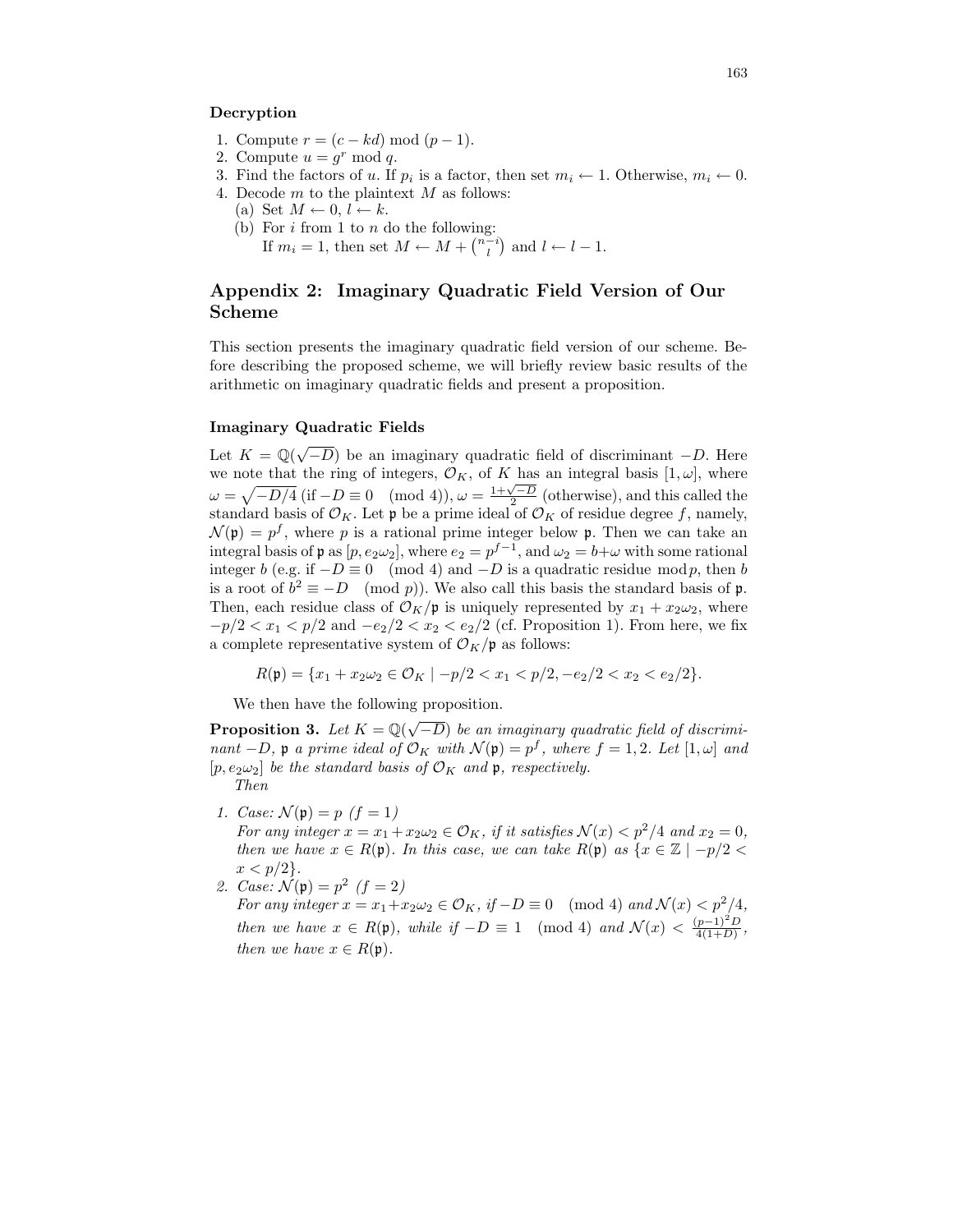*Proof.* In the case of  $f = 1$ ,  $x = x_1 + x_2 \omega_2 \in R(\mathfrak{p})$  if and only if  $x_1^2 < p^2/4$ and  $x_2 = 0$ , namely,  $\mathcal{N}(x) \leq p^2/4$  and  $x_2 = 0$ . For the case of  $f = 2$  and  $-D \equiv 0 \pmod{4}$ , it is sufficient to show that  $\{(x_1, x_2) \in \mathbb{Z}^2 \mid x_1 + x_2 \omega_2 \in \mathbb{Z}^2 \mid x_2 \in \mathbb{Z}^2 \mid x_1 + x_2 \omega_2 \in \mathbb{Z}^2 \mid x_2 \in \mathbb{Z}^2 \mid x_2 \in \mathbb{Z}^2 \mid x_2 \in \mathbb{Z}^2 \mid x_2 \in \mathbb{Z}^2 \mid x_2 \in \mathbb{Z}^2 \mid x_2 \in \mathbb{Z}^2 \mid x_$  $R(\mathfrak{p})\}\)$  contains  $\{(x_1, x_2) \in \mathbb{Z}^2 \mid x_1^2 + \frac{D}{4}x_2^2 < \frac{p^2}{4}\}$  $\frac{b^2}{4}$ . Note that we can take  $b =$ 0 in the standard basis, namely,  $\omega_2 = \omega = \sqrt{-D/4}$  and  $e_2 = p$ . Similarly, for the case of  $f = 2$  and  $-D \equiv 2,3 \pmod{4}$ , it is sufficient to show that  $\{(s,t) \in \mathbb{Z}^2 \mid -3p/2 < s < 3p/2, -p/2 < t < p/2, s \equiv t \pmod{2}\}$  contains  $\{(s,t) \in \mathbb{Z}^2 \mid s^2 + Dt^2 < \frac{D(p-1)^2}{1+D}, s \equiv t \pmod{2}\}.$  By drawing pictures, we can easily show these relationships.

#### Proposed Scheme

We will now present our proposed scheme using imaginary quadratic fields.

#### Key generation

- 1. Fix a set  $K$  of imaginary quadratic fields, available to the system.
- 2. Randomly choose an imaginary quadratic field,  $K = \mathbb{Q}(\sqrt{-D})$ , where  $-D$ is the discriminant of K, from K. Let  $\mathcal{O}_K$  be the ring of integers of K.
- 3. Fix size parameters  $n, k$  from  $\mathbb{Z}$ .
- 4. Choose a prime ideal,  $\mathfrak{p}$ , of degree 2 from  $\mathcal{O}_K$ , and randomly choose an element, g, of  $\mathcal{O}_K$  such that g is a generator of the multiplicative group of finite field  $\mathcal{O}_K/\mathfrak{p}$ . Here, an element in  $\mathcal{O}_K/\mathfrak{p}$  is uniquely represented by basis  $[1, \omega_2]$  and integer pair  $(p, p)$ . That is, for any  $x \in \mathcal{O}_K$ , there exist integers  $x_1, x_2 \in \mathbb{Z}, -p/2 < x_1, x_2 < p/2$  such that  $x \equiv x_1 + x_2 \omega_2 \pmod{p}$ .
- 5. Choose *n* integers  $p_1, \ldots, p_n$  from  $\mathcal{O}_K/\mathfrak{p}$  with the condition that  $\mathcal{N}(p_1), \ldots, \mathcal{N}(p_n)$  are co-prime, and for any subset  $\{p_{i_1}, p_{i_2}, \ldots, p_{i_k}\}\)$  from  $\{p_1, p_2, \ldots, p_n\}$ , if  $-D \equiv 0 \pmod{4}$ ,  $\prod_{j=1}^k \mathcal{N}(p_{i_j}) < \frac{p^2}{4}$  $\frac{p}{4}$ , otherwise,  $\prod_{j=1}^{k} \mathcal{N}(p_{i_j}) < \frac{(p-1)^2 D}{4(1+D)}$ .
- 6. Use Shor's algorithm for finding discrete logarithms to get  $a_1, \ldots, a_n$  such that

$$
p_i \equiv g^{a_i} \pmod{\mathfrak{p}},
$$

where  $a_i \in \mathbb{Z}/(\mathcal{N}(\mathfrak{p})-1)\mathbb{Z}$ , and  $1 \leq i \leq n$ .

- 7. Randomly choose a rational integer, d, in  $\mathbb{Z}/(\mathcal{N}(\mathfrak{p})-1)\mathbb{Z}$ .
- 8. Compute  $b_i = (a_i + d) \mod (\mathcal{N}(\mathfrak{p}) 1)$  for each  $1 \leq i \leq n$ .
- 9. The public key is  $(\mathcal{K}, n, k, b_1, b_2, \ldots, b_n)$ , and the private key is  $(K = \mathbb{Q}(\sqrt{-D}), g, d, \mathfrak{p}, p_1, p_2, \ldots, p_n).$

### Encryption

- 1. Fix the length of plaintext M to  $\lfloor \log {n \choose k} \rfloor$ .
- 2. Encode M into a binary string  $m = (m_1, m_2, \ldots, m_n)$  of length n and of Hamming weight  $k$  (i.e., of having exactly  $k$  1's) as follows: (a) Set  $l \leftarrow k$ .